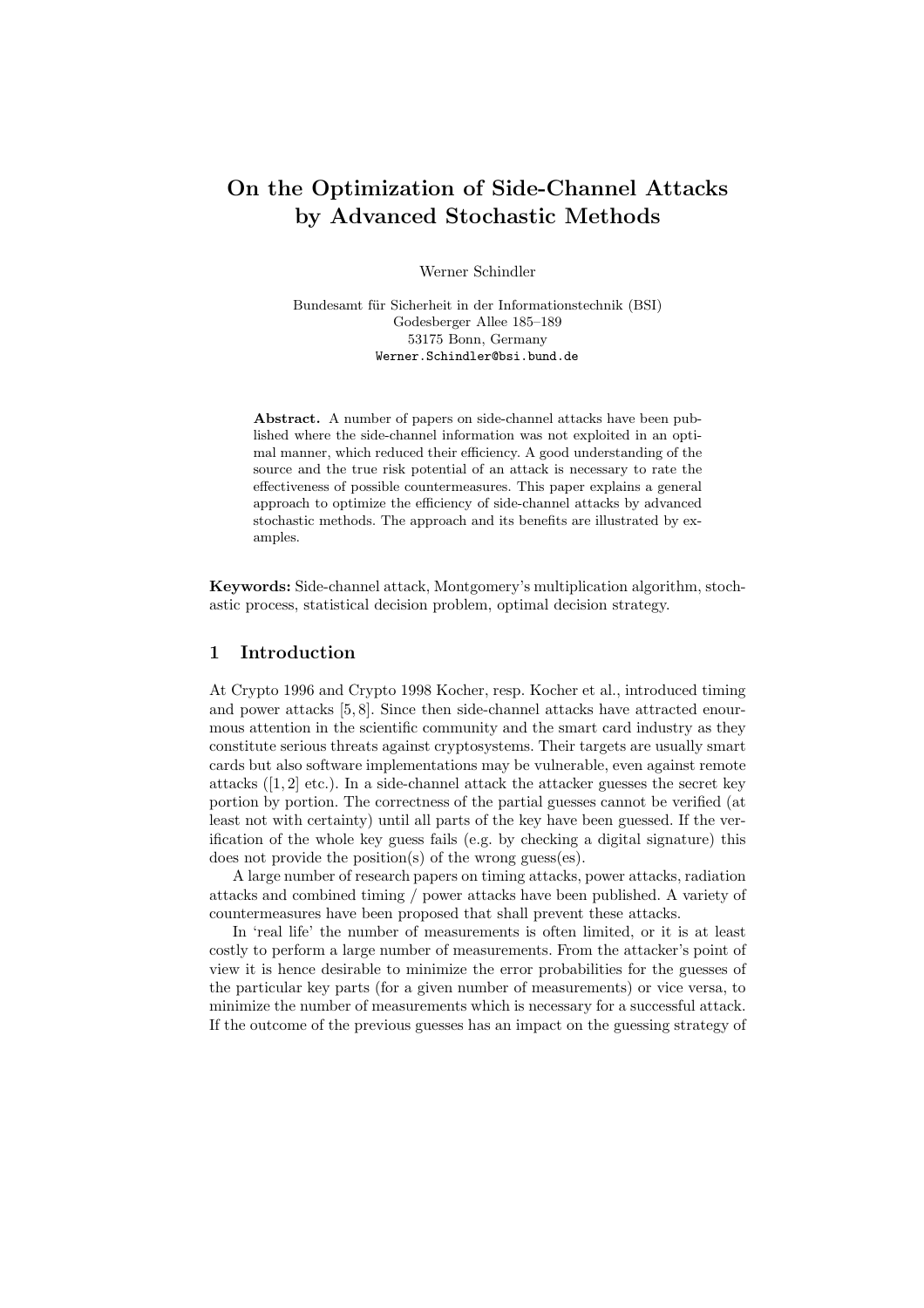the present key part it is additionally desirable to have criteria with which the correctness of the previous guesses can be verified with reasonable probability.

In order to achieve these goals the side-channel information should be exploited in an optimal manner. Many papers present ingenious ideas but lack of sound mathematical methods. As a consequence, only a fraction of the overall side-channel information is indeed used which in turn lowers the efficiency of the attack. As a consequence it may even be difficult to rate the true risk potential of these attacks and to assess the effectiveness of the proposed countermeasures. By applying appropriate stochastic methods it was possible to increase the efficiency of a number of known attacks considerably ([12, 14–16]; Sects. 4, 6, 7 in this paper), in one case even by factor 50. Moreover, some attacks were generalized, and new attacks were detected due to the better understanding of the situation  $(13, 16, 17]$ , Sects. 5, 6 in this paper).

The focus of this paper are the applied mathematical methods themselves but not new attacks. This shall put the reader into the position to apply and to adjust these methods when considering side-channel attacks that are tailored to a specific target. An individual treatment should in particular be necessary for most of the power and radiation attacks. Often the (timing, power, radiation) behaviour of the attacked device can be modelled as a stochastic process, and the attack can be interpreted as a sequence of statistical decision problems. Roughly speaking, in a statistical decision problem the optimal decision strategy minimizes the expected loss which primarily depends on the probabilities for wrong guesses but also on the a priori information and the consequences of errors. In fact, depending on the concrete situation particular types of errors may be easier to detect and correct than others (e.g., in the examples explained in Sects. 6 and 7).

We refer readers who are generally interested in stochastic and statistical applications in cryptography to ([10]) and to various papers of Meier and Staffelbach, Golic, Vaudenay and Junod, for instance.

Our paper is organized as follows: In Section 2 we introduce the concept of statistical decision theory, and in Section 3 we exemplarily work out a stochastic model for Montgomery's multiplication algorithm. Then we illustrate our approach by various examples and give final conclusions.

# 2 A Survey on Statistical Decision Theory

We interpret side-channel measurements as realizations of random variables, i.e. as values assumed by these random variables. The relevant part of the information is covered by noise but an attacker clearly aims to exploit all of the available information in an optimal way. Therefore, he interprets the side-channel attack as a sequence of statistical decision problems. Each decision problem corresponds to the guessing of a particular key part. Previous guesses may have an impact on the present guess (cf. Sects. 4, 5), or all guesses may be independent (cf. Sect. 6). Statistical decision theory quantifies the impact of the particular pieces of information on the decision so that the search for the optimal decision strategy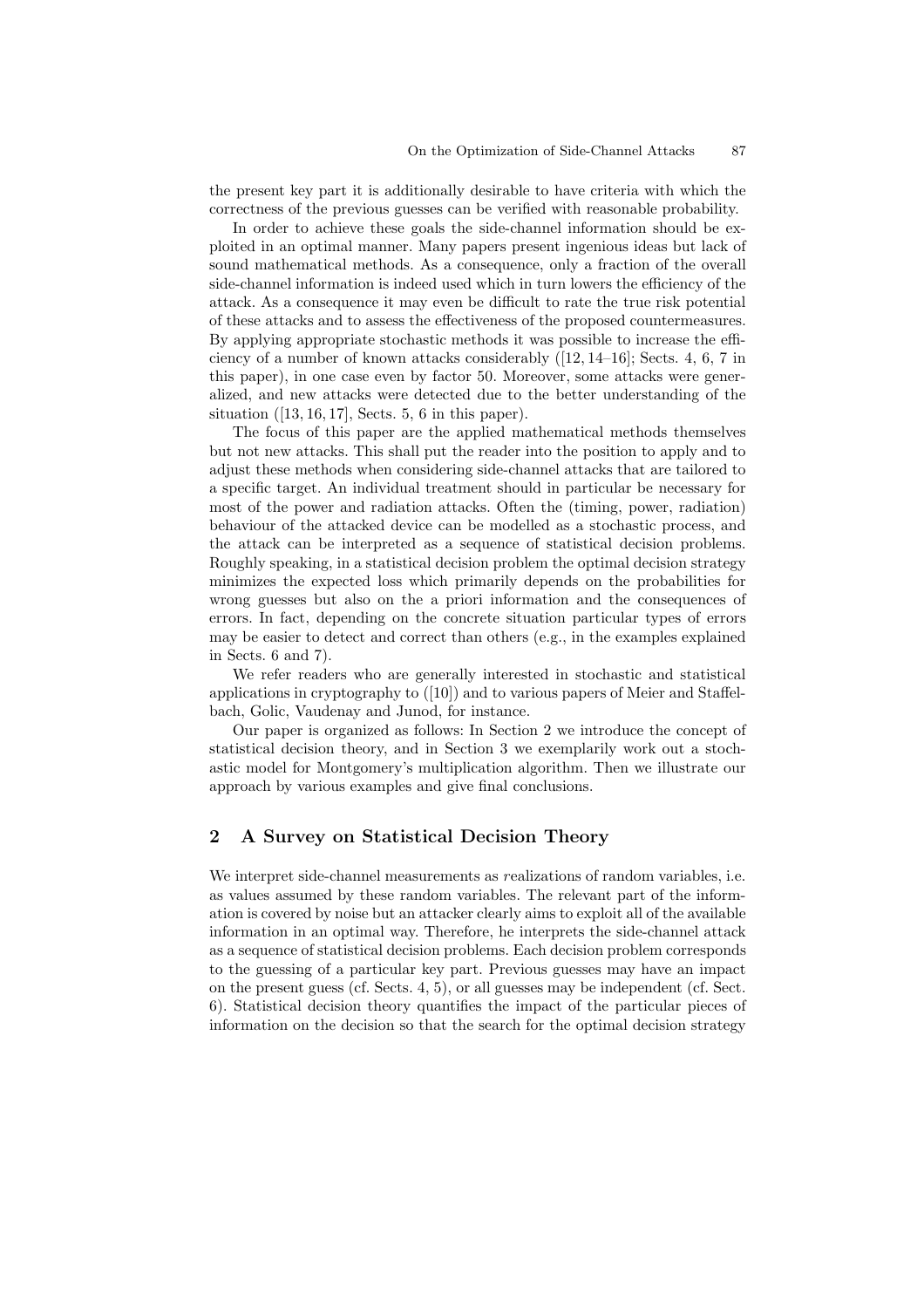can be formalized. In this section we introduce the concept of statistical decision theory as far it is relevant for our purposes, namely to improve the efficiency of side-channel attacks.

Formally, a statistical decision problem is defined by a 5-tuple  $(\Theta, \Omega, s, \mathcal{D}, A)$ . The statistician (in our context: the attacker) observes a sample  $\omega \in \Omega$  that he interprets as a realization of a random variable  $X$  with unknown distribution  $p_{\theta}$ . On basis of this observation he estimates the parameter  $\theta \in \Theta$  where  $\Theta$ denotes the parameter space, i.e., the set of all admissible hypotheses  $(=$  possible parameters). Further, the set  $\Omega$  is called the observation space, and the letter A denotes the set of all admissible alternatives the statistician can decide for. In the following we assume  $\Theta = A$  where  $\Theta$  and A are finite sets.

Example 1. (i) Assume that the attacker guesses a single RSA key bit and that his decision is based upon N timing or power measurements. Then  $\Theta = A =$  ${0, 1}, \Omega = \mathbb{R}^N.$ 

(ii) Consider a power attack on a DES implementation where the attacker guesses a particular 6-bit-subkey that affects a single S-box in the first round. Then  $\Theta = A = \{0, 1\}^6.$ 

A deterministic decision strategy is given by a mapping  $\tau: \Omega \to A$  (cf. Remark 1 (ii)). If the statistician applies the decision strategy  $\tau$  he decides for  $\tau(\omega) \in$  $A = \Theta$  whenever he observes  $\omega \in \Omega$ .

Finally, the loss function  $s: \Theta \times A \rightarrow [0, \infty)$  quantifies the harm of a wrong decision, i.e.,  $s(\theta, a)$  gives the loss if the statistician decides for  $a \in A$  although  $\theta \in \Theta = A$  is the correct parameter. In our context this quantifies the efforts (time, money etc.) to detect, to localize and to correct a wrong decision, i.e. a wrong guess of a key part. Clearly,  $s(\theta, \theta) := 0$  since a correct guess does not cause any loss. For some attacks (as in Sects. 6, 7) specific types of errors are easier to correct than others. The optimal decision strategy takes such phenomena into account.

Assume that the statistician uses the deterministic decision strategy  $\tau: \Omega \to$ A and that  $\theta$  is the correct parameter. The expected loss (= average loss if the hypothesis  $\theta$  is true) is given by the risk function

$$
r(\theta, \tau) := \int_{\Omega} s(\theta, \tau(\omega)) p_{\theta}(d\omega).
$$
 (1)

Our goal clearly is to apply a decision strategy that minimizes this term. Unfortunately, usually there does not exist a decision strategy that is simultaneously optimal for all admissible parameters  $\theta \in \Theta$ . However, in the context of sidechannel attacks one can usually determine (at least approximate) probabilities with which the particular parameters occur. This is quantified by the so-called a priori distribution  $\eta$ , a probability measure on the parameter space  $\Theta$ .

Example 2. (i) (Continuation of Example 1(i)) Assume that  $k$  exponent bits remain to be guessed and that the attacker knows that  $r$  of them equal 1. If the secret key was selected randomly then it is reasonable to assume that the present bit is 1 with probability  $\eta(1) = r/k$ .

(ii) (Continuation of Example 1(ii)) Here  $\eta(x) = 2^{-6}$  for all  $x \in \{0, 1\}^6$ .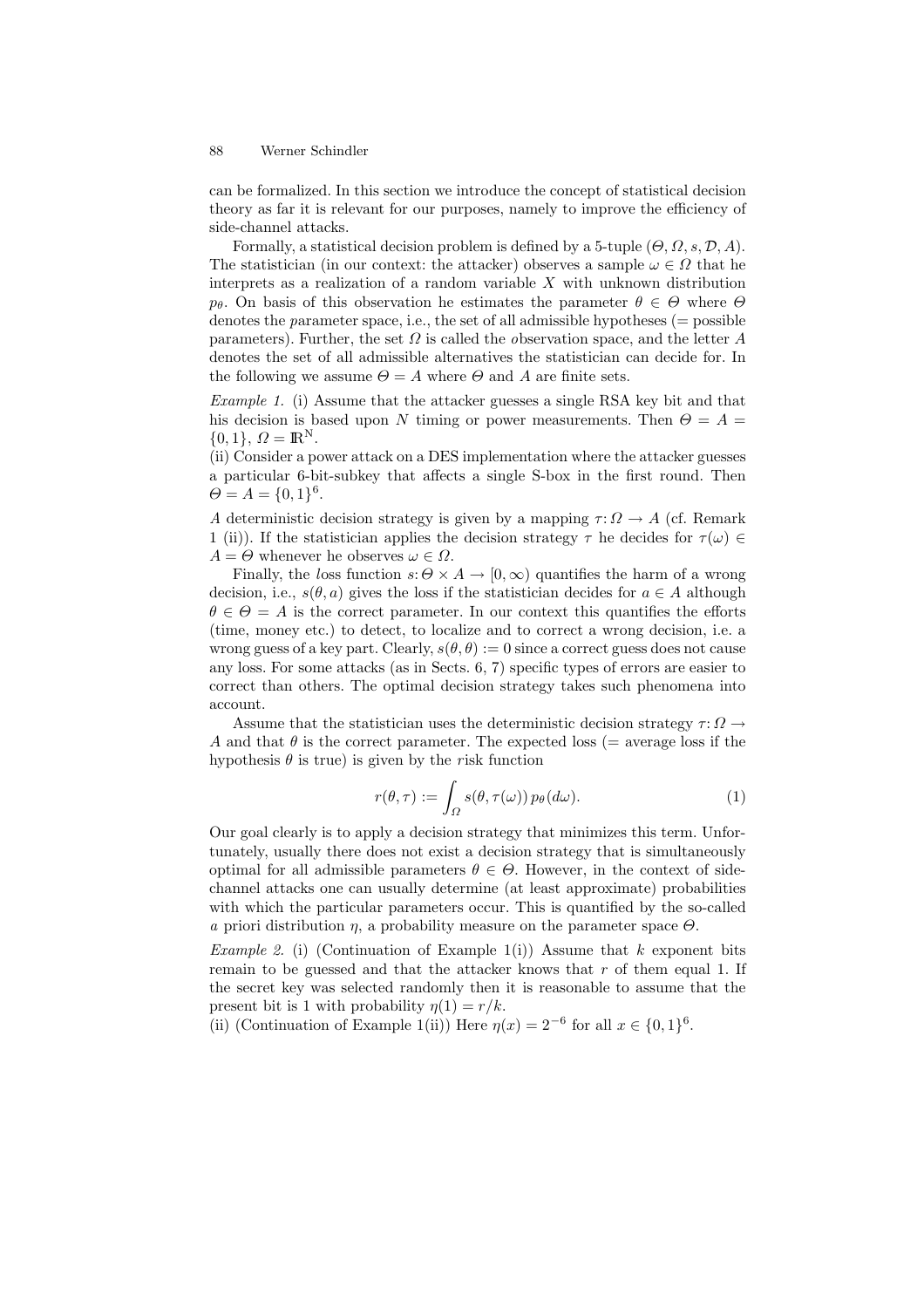Assume that  $\eta$  denotes the a priori distribution. If the statistician applies the deterministic decision strategy  $\tau: \Omega \to A$  the expected loss equals

$$
R(\eta, \tau) := \sum_{\theta \in \Theta} r(\theta, \tau) \eta(\theta) = \sum_{\theta \in \Theta} \int_{\Omega} s(\theta, \tau(\omega)) p_{\theta}(d\omega) \eta(\theta).
$$
 (2)

A decision strategy  $\tau'$  is optimal against  $\eta$  if it minimizes the right-hand term. Such a decision strategy is also called a Bayes strategy against  $\eta$ .

Remark 1. (i) For specific decision problems (e.g. minimax problems) it is reasonable to consider the more general class of randomized decision strategies where the statistician decides randomly (quantified by a probability measure) between various alternatives when observing a particular  $\omega$  ([20]). In our context we may restrict our attention to the deterministic decision strategies (cf. Theorem 1). We point out that deterministic decision strategies can be viewed as specific randomized decision strategies.

(ii) Theorem 1 is tailored to our situation. It provides concrete formulae that characterize the optimal decision strategy. Although Theorem 1 can be deduced from more general theorems (e.g., Hilfssatz 2.137 and Satz 2.138(i) in [20] immediately imply assertion (i)) we give an elementary proof (cf. Theorem 2.48 in [20] for the special case  $t = 2$ ) in order to illustrate the background. We restricted our attention to the case  $|\Theta| < \infty$  and left out mathematical difficulties as the concept of  $\sigma$ -algebras and measurability. We mention that the optimal decision strategy  $\tau$  from Theorem 1 is measurable.

**Theorem 1.** Assume that  $(\Theta, \Omega, s, \mathcal{D}, A)$  describes a statistical decision problem with finite parameter space  $\Theta = {\theta_1, \ldots, \theta_t} = A$  where  $D$  contains the deterministic decision strategies. Further, let  $\mu$  denote a  $\sigma$ -finite measure on  $\Omega$ with  $p_{\theta_i} = f_{\theta_i} \cdot \mu$ , i.e.  $p_{\theta_i}$  has  $\mu$ -density  $f_{\theta_i}$ , for each  $i \leq t$ . (i) The deterministic decision strategy  $\tau: \Omega \to A$ ,

$$
\tau(\omega) := a \quad \text{if } \sum_{i=1}^t s(\theta_i, a)\eta(\theta_i)f_{\theta_i}(\omega) = \min_{a' \in A} \left\{ \sum_{i=1}^t s(\theta_i, a')\eta(\theta_i)f_{\theta_i}(\omega) \right\} \tag{3}
$$

is optimal against the a priori distribution  $\eta$ . (If the minimum is attained for several decisions, we chose  $a \in A$  according to any (fixed) order on A.) (ii) If  $\Theta = \{0, 1\}$  and  $s(0, 1), s(1, 0) > 0$  the indicator function

$$
\tau(\omega) := 1_{f_0(\omega)/f_1(\omega) \le s(1,0)\eta(1)/s(0,1)\eta(0)}(\omega)
$$
\n(4)

is optimal against  $\eta$ . (We set  $\tau(\omega) := 1$  if  $f_0(\omega) = f_1(\omega) = 0$  or  $f_0(\omega) = f_1(\omega) =$ ∞.)

(iii) Assume that  $C \subseteq \Omega$  with  $p_{\theta_i}(C) = p > 0$  for all  $\theta_i \in \Theta$ . Then (i) and (ii) remain valid if  $f_{\theta}$  is replaced by the conditional density  $f_{\theta|C}$ .

*Proof.* Let  $\kappa: \Omega \times \mathcal{P}(A) \to [0,1]$  denote any randomized decision strategy (cf. [20], for instance). Fubini's Theorem implies

$$
R(\eta, \kappa) = \sum_{i=1}^{t} \left( \int_{\Omega} \sum_{j=1}^{t} s(\theta_i, \theta_j) \kappa(\omega, \theta_j) f_{\theta_i}(\omega) \mu(d\omega) \right) \eta(\theta_i)
$$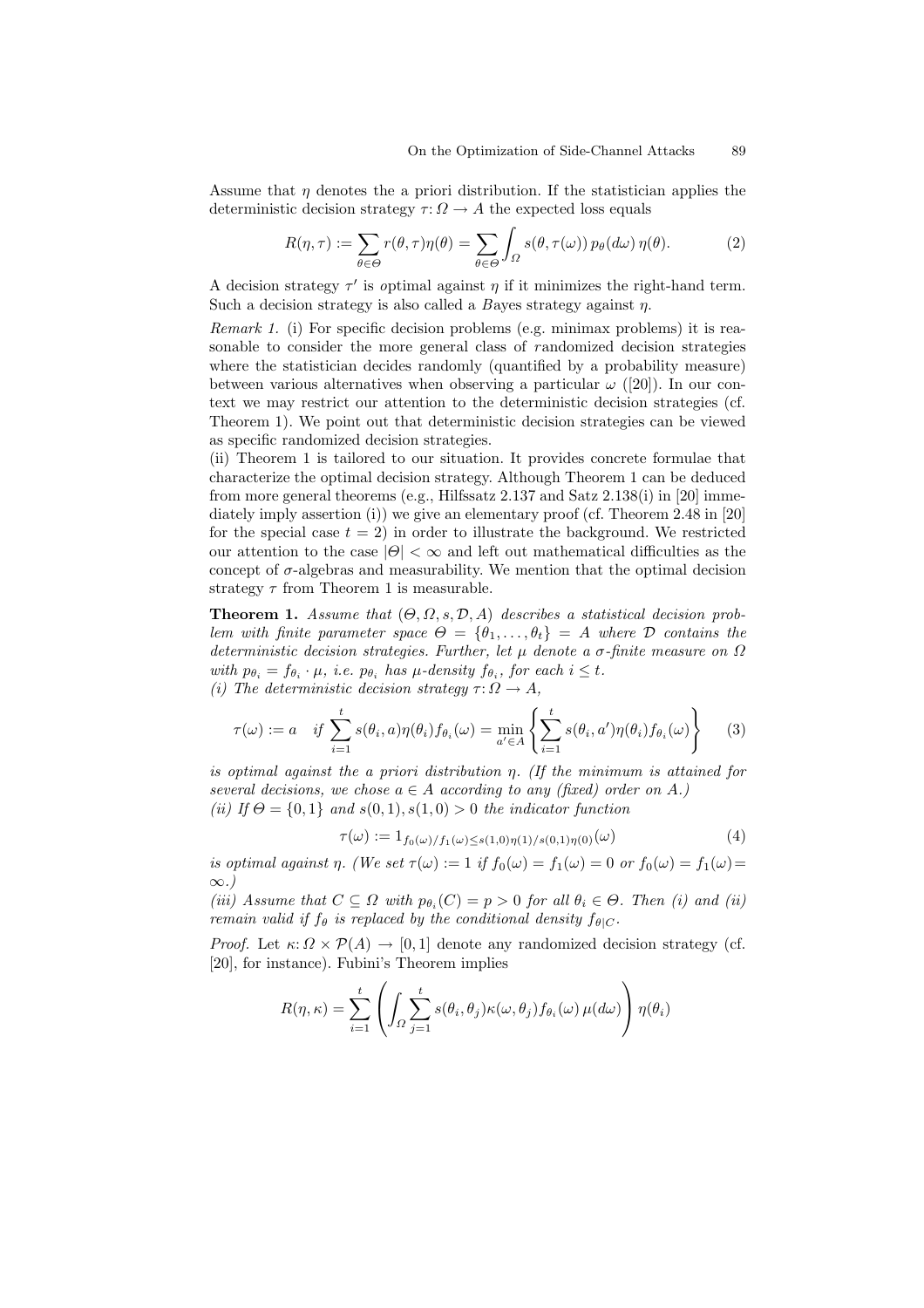$$
\int_{\Omega}\left(\sum_{i=1}^t\sum_{j=1}^t s(\theta_i,\theta_j)\kappa(\omega,\theta_j)f_{\theta_i}(\omega)\eta(\theta_i)\right)\,\mu(d\omega).
$$

Since  $\kappa(\omega, \cdot)$  is a probability measure, reordering the integrand yields

$$
\sum_{j=1}^t \kappa(\omega, \theta_j) \sum_{i=1}^t s(\theta_i, \theta_j) f_{\theta_i}(\omega) \eta(\theta_i) \ge \min_{a' \in A} \left\{ \sum_{i=1}^t s(\theta_i, a') f_{\theta_i}(\omega) \eta(\theta_i) \right\}
$$

which proves (3). Assertion (ii) is an immediate consequence from (i) since  $f_0(\omega) = f_1(\omega) = 0$  and  $f_0(\omega) = f_1(\omega) = \infty$  occur only with probability zero. Assertion (iii) is a corollary from (i) and (ii) since  $f_{\theta|C} = f_{\theta}/p$ .

Remark 2. (i) A  $\sigma$ -finite measure  $\mu$  on  $\Omega$  with the properties claimed in Theorem 1 does always exist (e.g.  $\mu = p_{\theta_1} + \cdots + p_{\theta_t}$ ).

(ii) For  $\Omega = \mathbb{R}^n$  the well-known Lebesgue measure  $\lambda_n$  is  $\sigma$ -finite (The Lebesgue measure on  $\mathbb{R}^n$  is given by  $\lambda_n([a_1,b_1] \times \cdots [a_n,b_n]) = \prod_{i=1}^n (b_i - a_i)$  if  $b_i \ge a_i$ for all  $i \leq n$ .) If  $\Omega$  is finite or countable the counting measure  $\mu_C$  is  $\sigma$ -finite. The counting measure is given by  $\mu_C(\omega) = 1$  for all  $\omega \in \Omega$ . In particular, the probabilities  $\text{Prob}_{\theta}(X = \omega) = p_{\theta}(\omega)$  can be interpreted as densities with respect to  $\mu_C$ .

(iii) The examples mentioned in (ii) and combinations thereof cover the cases that are relevant in the context of side-channel attacks.

With regard to Theorem 1 we will restrict our attention to decision problems of the type

$$
(\Theta, \Omega, s, \mathcal{DS}, A = \Theta) \quad \text{with finite } \Theta = A \tag{5}
$$

where  $DS$  denotes the set of all deterministic decision strategies. At first the attacker has to define the sets  $\Theta = A$  and an appropriate loss function s. Then he determines the a priori distribution  $\eta$  and, in particular, the probability densities  $p_{\theta_i}$  for all  $i \leq t$ . In our context the latter will be the most difficult part but gives the most significant impact on the decision strategy. For timing attacks on public key algorithms, for instance, these distributions depend essentially on the implemented arithmetic algorithms, for power and radiation attacks on the internal activity within the attacked device or specific areas thereof when the measurements are taken. Finally, the attacker applies Theorem 1 to determine an optimal decision strategy  $\tau$  (= Bayes strategy against the a priori distribution η). In specific situations the attacker may also be interested in the value  $R(\eta, \tau)$ .

## 3 Montgomery's Modular Multiplication Algorithm

In this section we investigate the timing behaviour of Montgomery's modular multiplication algorithm ([9], Alg. 14.36) as it is implemented in most of the smart cards that compute modular exponentiations (e.g., RSA-based digital signatures).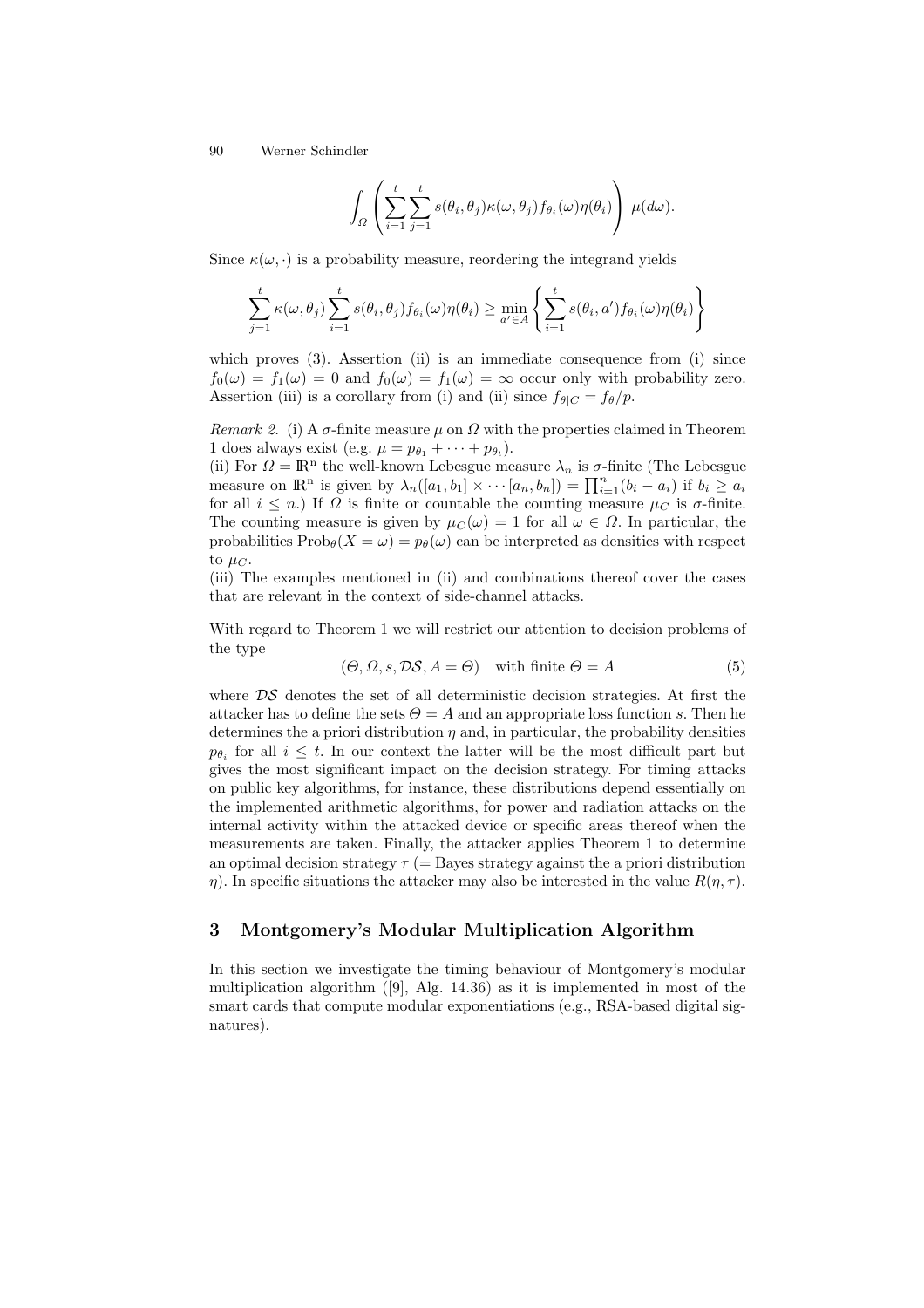#### 3.1 Algebraic Background and Montgomery's Algorithm

In this subsection we briefly describe the algebraic background and formulate the multiprecision variant of Montgomery's algorithm. We begin with a definition.

**Definition 1.** As usually,  $Z_M := \{0, 1, \ldots, M-1\}$ , and for an integer  $b \in Z$ the term  $b(\text{mod}M)$  denotes the unique element of  $Z_M$  that is congruent to b modulo M.

In order to compute  $y^d$ (mod $M$ ) a sequence of modular multiplications and squarings have to be carried out. If 'ordinary' modular multiplication algorithms are used this requires a large number of time-consuming integer divisions by the modulus M. Montgomery's multiplication algorithm saves these operations.

In the following we assume that  $M$  is an odd modulus (e.g., an RSA modulus or a prime factor) and that  $R := 2^x > M$  is a power of two (e.g.  $x = 512$ ). The elementary variant of Montgomery's algorithm transfers the modular multiplications from the modulus  $Z_M$  to  $Z_R$ . The term  $R^{-1} \in Z_M$  denotes the multiplicative inverse of R in  $Z_M$ , i.e.  $RR^{-1} \equiv 1 \pmod{M}$ . The integer  $M^* \in Z_R$ satisfies the integer equation  $RR^{-1} - MM^* = 1$ . For input  $a, b \in Z_M$  Montgomery's multiplication algorithm returns  $MM(a, b; M) := abR^{-1} \pmod{M}$ . We point out that the mappings  $\Psi, \Psi_* : Z_M \to Z_M$ , given by  $\Psi(x) := xR \pmod{M}$ and  $\Psi_*(x) := xR^{-1} \pmod{M}$ , induce inverse operations on  $Z_M$ .

Usually, a time-efficient multiprecision variant of Montgomery's algorithm is implemented which is tailored to the device's hardware architecture. Assume that ws denotes the word size for the arithmetic operations (e.g.  $ws = 32$ ) and that ws divides the exponent x. Then  $r := 2^{ws}$  and  $R = r^v$  with  $v = x/ws$  (Example:  $x = 512, \, ws = 32, \, v = 16$ ). For the moment let further  $a = (a_{v-1}, \ldots, a_0)_r$ ,  $b = (b_{v-1}, \ldots, b_0)_r$ , and  $s = (s_{v-1}, \ldots, s_0)_r$  denote the r-adic representations of a, b and s, resp., and let  $m' := M^*(\text{mod } r)$ .

Algorithm 1: Montgomery's algorithm (multiprecision variant)

1.)  $s:=0$ 2.) for i=0 to v-1 do {  $u_i := (s_0 + a_i * b_0) m'$  (mod r)  $s:=$   $(s+a_i)b+u_iM)$  /r } 3.) if s≥M then s:=s-M 4.) return s  $( = MM(a, b; M) = abR^{-1} - 1$  (mod M) )

In the following we assume that for fixed parameters  $M, R$  and r the run times needed for Step 1 and Step 2 are identical for all pairs of operands. (This assumption is reasonable, in particular for smart cards. Software implementations may process small operands (i.e., those with leading zero-words) faster due to optimizations of the integer multiplication algorithms. This is absolutely negligible for the attacks considered in Sects. 4 and 6 but may cause additional difficulties for particular chosen-input attacks as described in Sect. 5, for instance (cf. [1]).) Timing differences are caused by the fact whether in Step 3 the subtraction, the so-called *extra reduction*, has to be carried out. Hence

$$
\text{Time}\left(MM(a,b;M)\right) \in \{c, c + c_{\text{ER}}\}\tag{6}
$$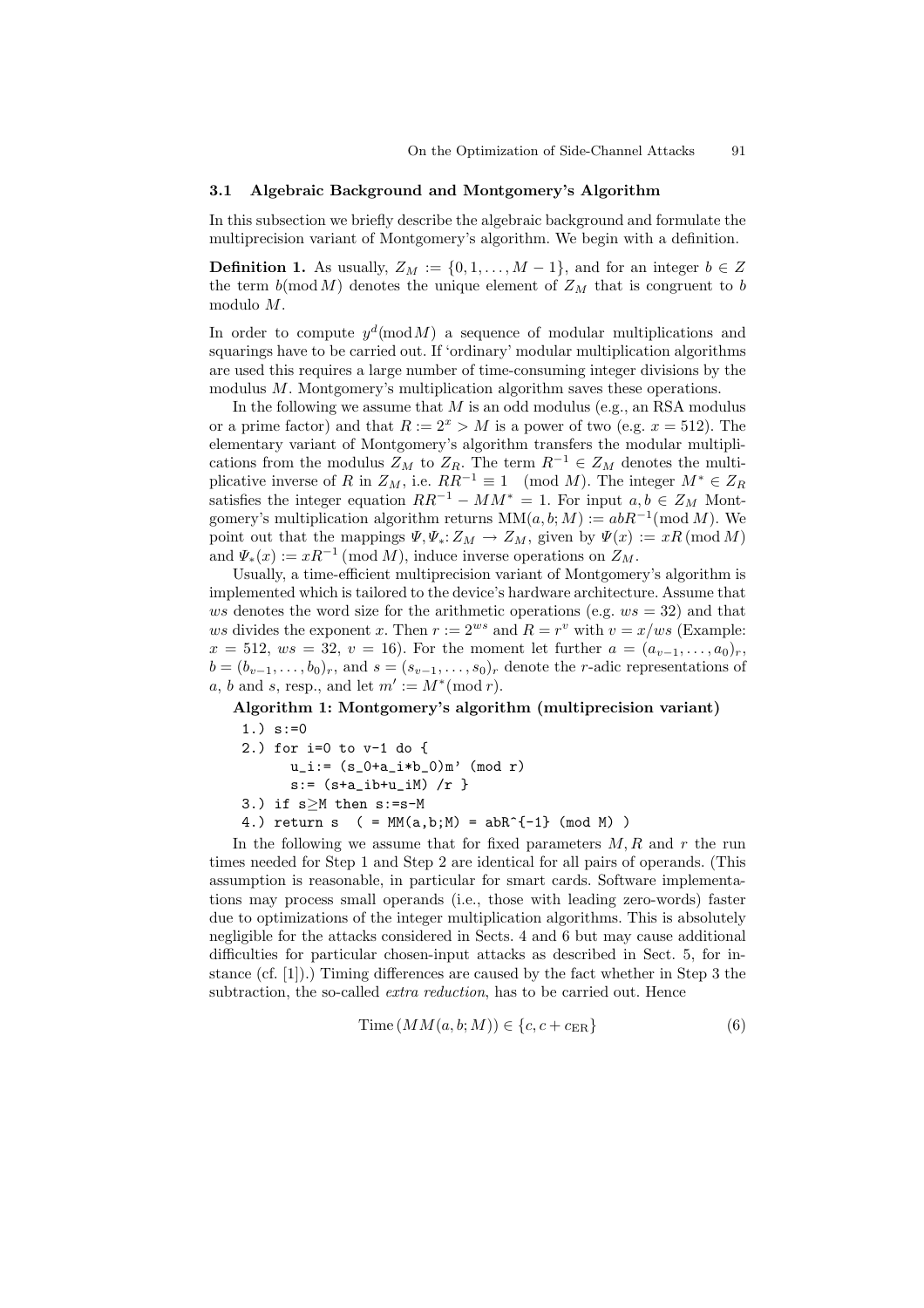where the time  $c$  is required iff no extra reduction is necessary. The constant  $c_{\text{ER}}$  quantifies the time needed for an integer subtraction by M. The values of the constants  $c$  and  $c_{ER}$  surely depend on the concrete implementation. Lemma 1 below (cf. [13] (Remark 1) or [11] (Lemma 1)) says that the fact whether an extra reduction is necessary does only depend on  $a, b, M$  and R but not on the word size ws.

Lemma 1. For each word size ws the intermediate result after Step 2 equals  $s = (ab + uM)/R$  with  $u = abM^*(\text{mod } R)$ .

## 3.2 The Stochastic Model

In this subsection we study the timing behaviour of Montgomery's multiplication algorithm within modular exponentiation algorithms. It will turn out that the probability for an extra reduction (ER) in a squaring operation differs from the probabiliy for an extra reduction in a multiplication with a particular value  $a \in Z_M$ . The latter depends linearly on the ratio  $a/M$ . We point out that the probabilities, or more general, the stochastic properties of random extra reductions do not depend on the size of the modulus M but on the ratio  $M/R$ .

Lemma 2. (i)  $\frac{\text{MM}(a,b;M)}{M} = \left( \frac{a}{M} \frac{b}{M} \frac{M}{R} + \frac{abM^* \pmod{R}}{R} \right)$ R (mod1). That is, an extra reduction is carried out iff the sum within the bracket is  $\geq 1$  iff  $\frac{\text{MM}(a,b;M)}{M}$ a b M .

 $M M R$ .<br>(ii) Assume that the random variable B is equidistributed on  $Z_M$ . Then the intermediate result in Algorithm 1 before the ER step is (in good approximation) distributed as

$$
\frac{M}{R}\frac{a}{M}U + V \qquad \qquad \text{for } \text{MM}(a, B; M) \tag{7}
$$

$$
\frac{M}{R}U^2 + V \qquad \text{for MM}(B, B; M). \tag{8}
$$

where U and V denote independent random variables that are equidistributed on  $[0, 1)$ .

Sketch of the proof. Assertion (i) follows immediately from Lemma 1. For a proof of (ii) we refer the interested reader to [12], Lemma A.3. The central idea is that a small deviation of  $B/M$  causes 'vast' deviations in the second summand and that the distribution of the second summand is close to the equidistribution on  $[0, 1]$  for nearly all values of a. An alternate proof for a related assertion is given in [11]. (Both proofs use plausible heuristic arguments (Assumption DIS in [11]). We further mention that (7) and (8) yield probabilities for extra reductions (cf. (11)) which were confirmed by a large number of simulation experiments.

Modular exponentiation algorithms initialize a variable (in the following denoted with temp) with the base  $y$  or, in case of table methods, with a power of y. A sequence of modular squarings of temp and multiplications of temp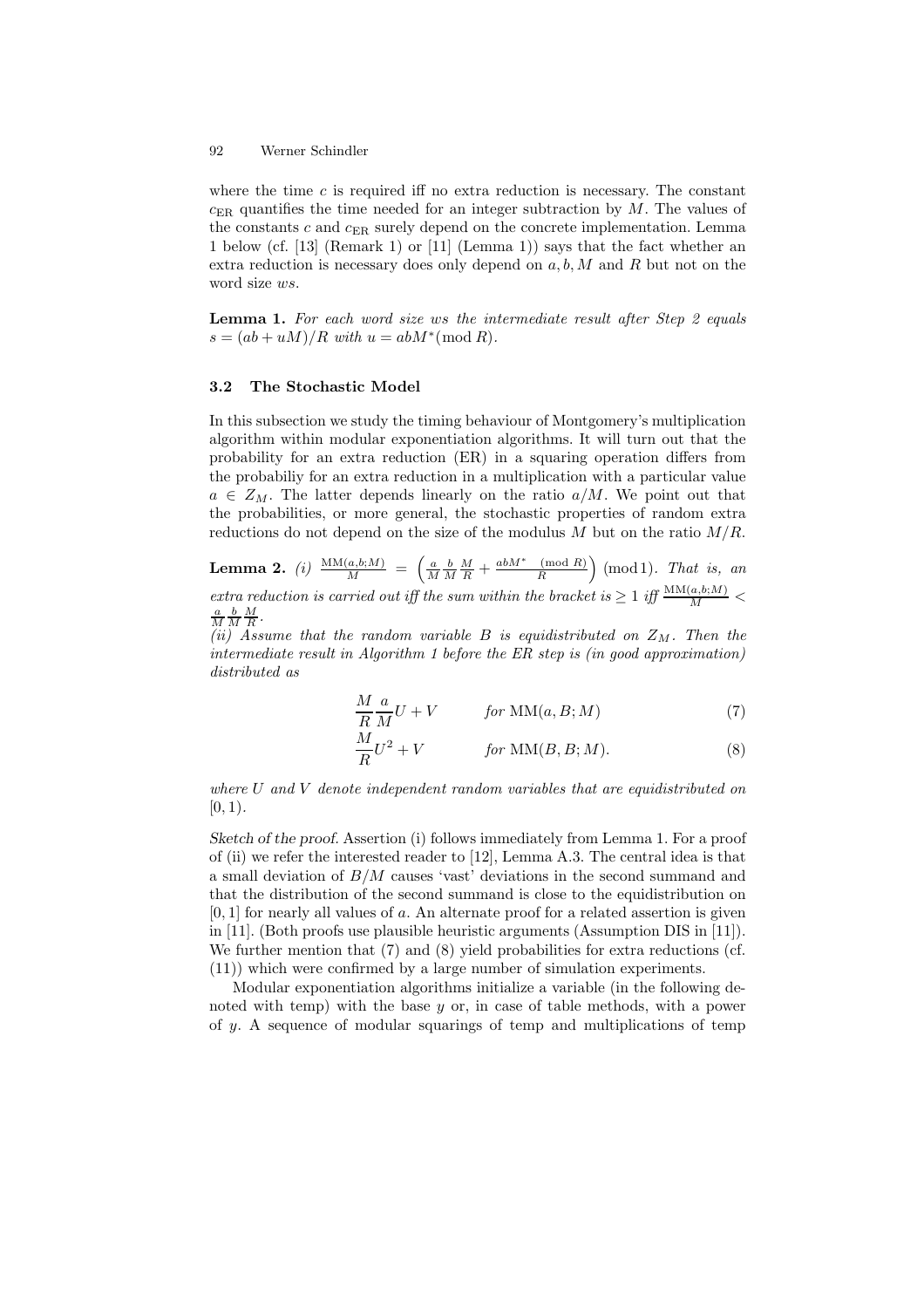with particular table values are carried out until temp equals  $y^d \pmod{M}$ . Pseudoalgorithm 2 below combines modular exponentiation algorithms with Montgomery's multiplication algorithm. The modular exponentiation algorithm may be the 'square and multiply' algorithm ([9], Alg. 14.79; cf. Sect. 4), a table method (e.g. left-to right b-ary exponentiation, cf. [9], Alg.  $14.82$  and Sect. 6) or the sliding windows exponentiation algorithm ([9], Alg. 14.85). In Pseudoalgorithm 2 the table values equal  $(y^{j}R) \pmod{M}$  (unlike  $(y^{j}) \pmod{M}$  if 'ordinary' modular multiplication algorithms are used) and hence temp  $= y^d R$ (mod M) after Step 2.

Pseudoalgorithm 2: Modular Exponentiation with Montgomery's multiplication algorithm

- 1.) \bar  $y_{1}$ :=MM(y,R^2;M) (= yR (mod M))
- 2.) Modular Exponentiation algorithm
	- a) table initialization (if necessary)
- b) exponentiation phase (Replace modular squarings and multiplications in 2a) and 2b) with the respective Montgomery operations)
- 3.) return temp:=MM(temp,1;M)  $(=y^d \pmod{M})$

We interpret the normalized intermediate values  $\text{temp}_0/M, \text{temp}_1/M, \dots$  from the exponentiation phase as realizations of  $[0, 1)$ -valued random variables  $S_0, S_1$ ,  $\dots$  Consequently, the time needed for the  $i^{th}$  Montgomery operation (squaring or multiplication of temp with a particular table value), is interpreted as a realization of  $c + W_i \cdot c_{\text{ER}}$ , where  $W_i$  is a  $\{0, 1\}$ -valued random variable, assuming 1 iff an extra reduction is necessary. The understanding of the stochastic process  $W_1, W_2, \ldots$  will turn out to be necessary to determine the optimal decision strategies in the following sections.

From Lemma 2 we deduce the following relations where the right-hand sides denote the possible types of the  $i<sup>th</sup>$  Montgomery operation within the exponentiation phase.

$$
S_{i+1} := \begin{cases} \frac{M}{R} S_i^2 + V_{i+1} \pmod{1} & \text{for MM}(\text{temp}, \text{temp}; M) \\ \frac{\bar{y}_j}{M} \frac{M}{R} S_i + V_{i+1} \pmod{1} & \text{for MM}(\text{temp}, \bar{y}_j; M) \end{cases} \tag{9}
$$

The term  $\bar{y}_j$  denotes the  $j^{th}$  table entry (j  $\equiv$  1 for the square & multiply algorithm). With regard to Lemma 2(ii) we may assume that the random variables  $V_1, V_2, \ldots$  are iid equidistributed on [0, 1). As an immediate consequence, the random variables  $S_1, S_2, \ldots$  are also iid equidistributed on [0, 1). From the random variables  $S_0, S_1, \ldots$  one derives the random variables  $W_1, W_2, \ldots$  that describe the (random) timing behaviour of the Montgomery operations within the exponentiation phase. To be precise, from Lemma 2(i) we conclude

$$
W_i := \begin{cases} 1_{S_i < S_{i-1}^2(M/R) \\ 1_{S_i < S_{i-1}(\bar{y}_j/M)(M/R)} \end{cases} \quad \text{for MM}(\text{temp}, \text{temp}; M) \tag{10}
$$

We mention that the sequence  $W_1, W_2, \ldots$  is neither independent nor identically distributed but  $W_i$  and  $W_{i+1}$  are negatively correlated. On the other hand, the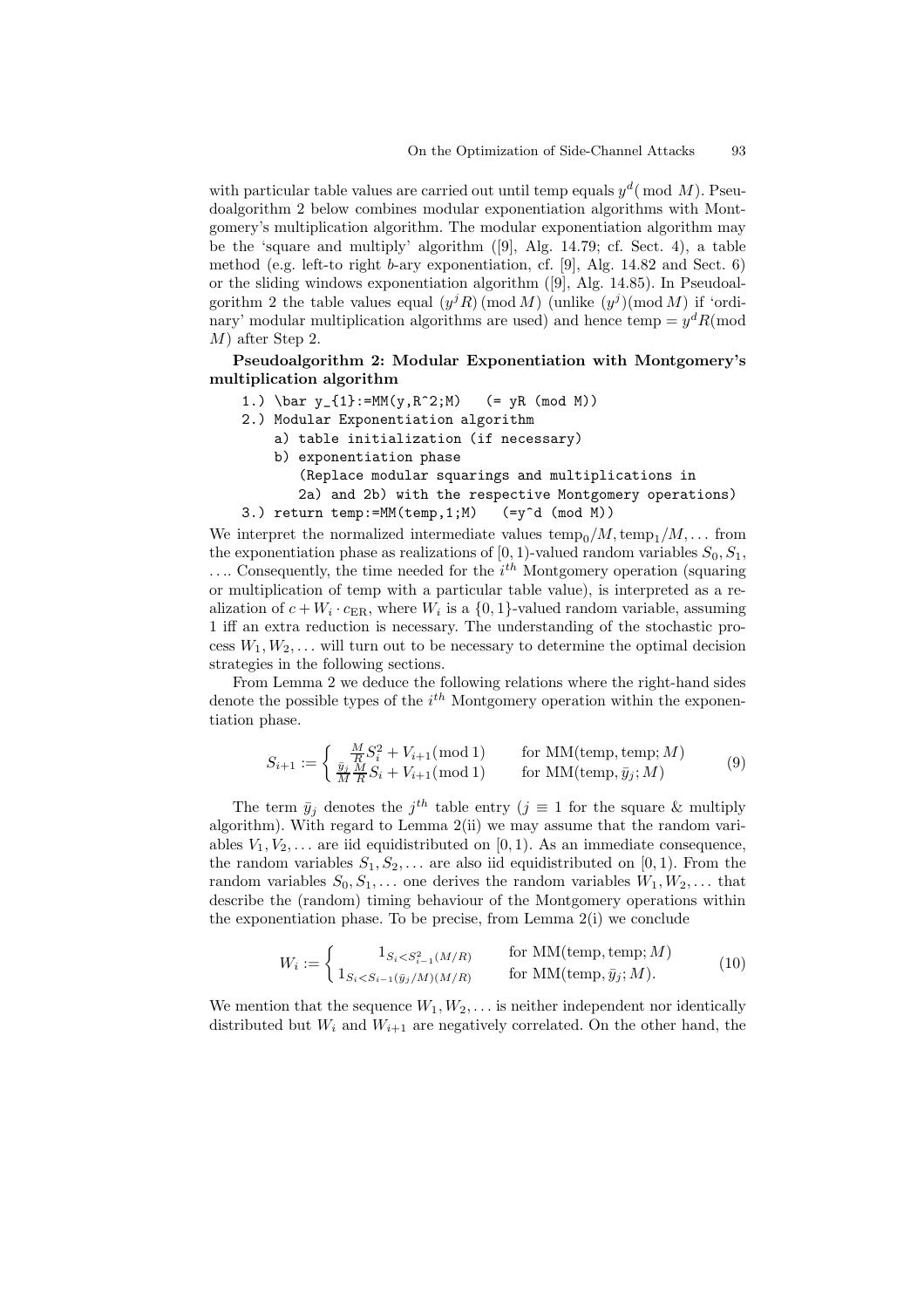tuples  $(W_i, W_{i+1}, \ldots, W_{i+j})$  and  $(W_k, W_{k+1}, \ldots, W_{k+t})$  (but not their components!) are independent if  $k > i + j + 1$ . In particular, (10) implies

$$
E(W_i) = \begin{cases} \frac{1}{3} \frac{M}{R} & \text{for MM}(\text{temp}, \text{temp}; M) \\ \frac{1}{2} \frac{y_j}{M} \frac{M}{R} & \text{for MM}(\text{temp}, \bar{y}_j; M). \end{cases}
$$
(11)

Remark 3. In this section we have derived a stochastic process  $W_1, W_2, \ldots$  that models the timing behaviour of the Montgomery multiplications within modular exponentiation algorithms. Clearly, a similar approach is at least principally feasible for other arithmetic algorithms, too.

# 4 Timing Attacks on RSA Without CRT

A timing attack on RSA implementations was first described (and experimentally verified) in [5]. Two years later a successful timing attack on a preliminary version of the Cascade chip was presented at the Cardis conference ([4]). Kocher's attack was generalized and optimized in [12]. In this section we consider the attack presented in [4]. Our approach improves its efficiency by factor 50.

#### 4.1 The Optimal Decision Strategy

In this section we assume that the attacked smart card (e.g., a preliminary version of the Cascade chip) calculates the modular exponentiations  $y \mapsto y^d$  (mod  $n)$  with the square  $\&$  multiply algorithm, combined with Montgomery's algorithm (cf. Pseudoalgorithm 2). We assume further that the secret exponent  $d$ (target of the attack) remains fixed for all observed exponentiations and that no blinding techniques are applied (cf. Remark 4) so that repetitions with identical bases require equal running times. The binary representation of the secret exponent d reads  $(d_{v-1}, \ldots, d_0)_2$ , and in Phase 2b of Pseudoalgorithm 2 the exponent bits are processed from the left to the right.

In a pre-step the attacker measures the exponentiation times  $t_{(j)}$  :=  $\text{Time}(y_{(j)}^d \text{ (mod } n) + t_{\text{Err}(j)} \text{ for a sample } y_{(1)}, \ldots, y_{(N)} \text{ where } t_{\text{Err}(j)} \text{ denotes the }$ measurement error for sample  $j$ . To be precise, we have

$$
\widetilde{t}_{(j)} = t_{\text{Err}(j)} + t_{S(j)} + (v + \text{ham}(d) - 2)c + (w_{(j)1} + \dots + w_{(j)v + \text{ham}(d) - 2})c_{\text{ER}} (12)
$$

where  $w_{(j)i} \in \{0,1\}$  equals 1 iff the  $i^{th}$  Montgomery operation requires an extra reduction for sample j and 0 else. The term  $t_{S(j)}$  summarizes the time needed for all operations apart from the Montgomery multiplications (input, output, handling the loop variable, evaluating the if-statements, pre- and postmultiplication). We may assume that the attacker knows  $t_{S(j)}$  exactly as possible errors can be interpreted as part of the measurement error  $t_{\text{Err}(j)}$ . We may further assume that the attacker had guessed the parameters v, ham(d), c and  $c_{\text{ER}}$  in a pre-step of the attack (cf. [14], Sect. 6).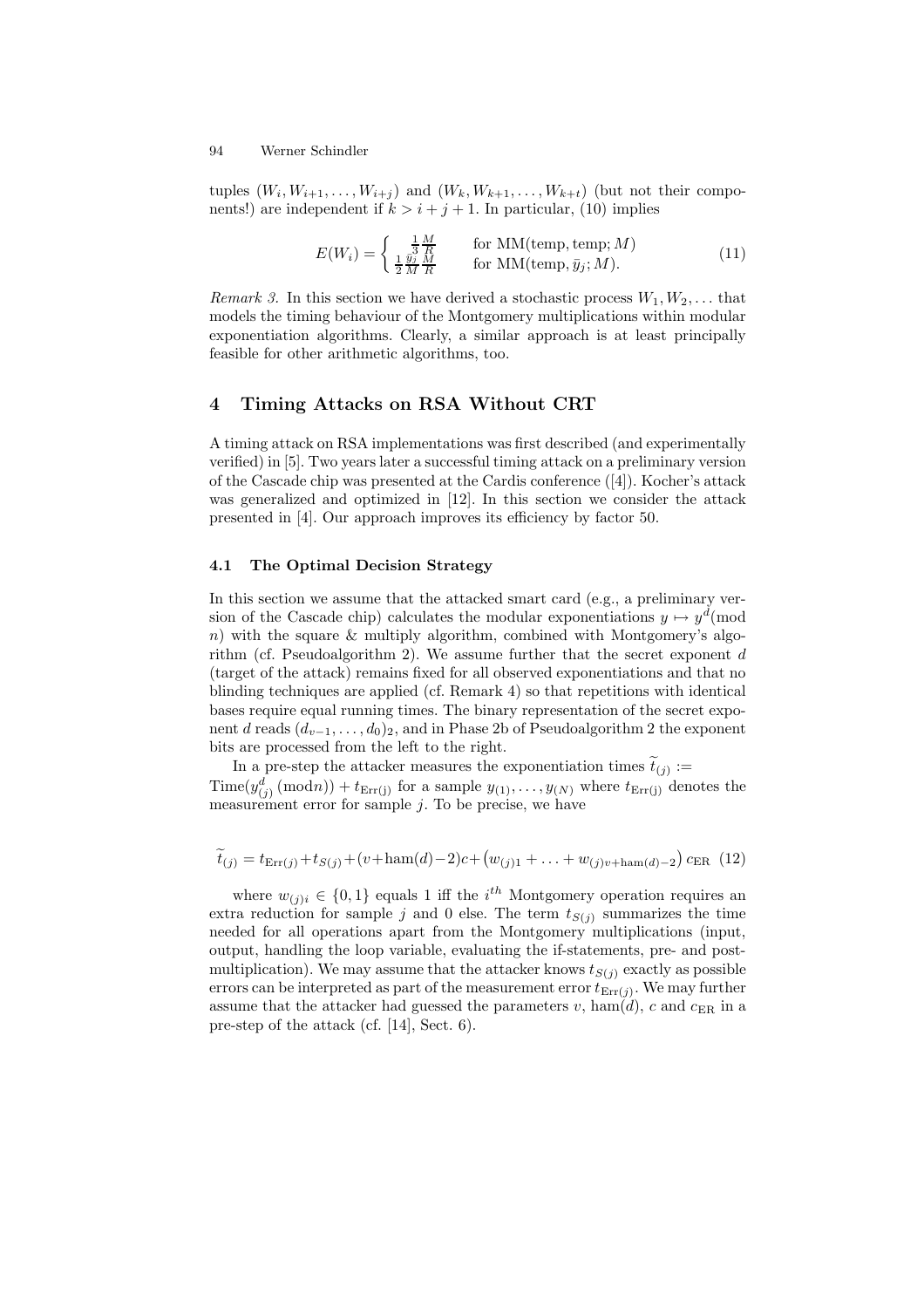The exponent bits are guessed from the left to the right. For the moment we assume that the most significant exponent bits  $d_{v-1}, \ldots, d_{k+1}$  have already been guessed, and that all guesses  $\tilde{d}_{v-1}, \ldots, \tilde{d}_{k+1}$  are correct. Our goal is to derive an optimal decision strategy to guess the exponent bit  $d_k$ . At first the attacker subtracts the time needed to process the (correctly) guessed exponent bits  $d_{v-1}, \ldots, d_{k+1}$  from the measured exponentiation time in order to obtain the time needed for the remaining bits  $d_k, \ldots, d_0$  (beginning with 'if  $(d_k = 1)$ ) then  $MM(\text{temp}_{(j)}, \bar{y}_{1(j)}; n)$ '), and from ham $(d)$  he further computes the number m of remaining Montgomery multiplications with  $\bar{y}_{1(j)}$ . If the random exponent d has been selected randomly it is reasonable to assume that  $\eta(1) := \text{Prob}(d_k =$  $1) = (m-1)/k$  since  $d_0 = 1$ . That is, the a priori distribution is given by  $(\eta(0), \eta(1)) = ((k+1-m)/k, (m-1)/k)$ . Clearly,  $\Theta = A = \{0, 1\}$ . Since the differences of the running times are caused by the number of extra reductions (and maybe by measurement errors) we consider the 'normalized' remaining time

$$
\widetilde{t}_{d,rem(j)} := \frac{\widetilde{t}_{(j)} - t_{S(j)} - (v + \operatorname{ham}(d) - 2)c}{c_{\text{ER}}} - \sum_{i=1}^{v + \operatorname{ham}(d) - 2 - k - m} w_{i(j)} \tag{13}
$$
\n
$$
= t_{dErr(j)} + \sum_{i=v + \operatorname{ham}(d) - k - m - 1} w_{i(j)}.
$$

where the last sum equals the number of extra reductions in the remaining Mongomery multiplications. The remaining Montgomery operations are labelled by the indices  $v + \text{ham}(d) - k - m - 1, \ldots, v + \text{ham}(d) - 2$ . The normalized measurement error  $t_{dErr(i)} = t_{Err(i)}/c_{ER}$  is assumed to be a realization of an  $N(0, \alpha^2 (=\sigma_{Err}^2/\epsilon_{ER}^2))$ -distributed random variable that is independent of  $W_1, W_2, \ldots$  (cf. [12], Sect. 6).

The attacker bases his decision on the  $4N$ -tuple  $(\widetilde{t}_{\text{drem}(j)}, u_{M(j)}, u_{S(j)}, t_{S(j)})$  $j \leq N$ ('observation') where  $u_{M(j)}, u_{S(j)}, t_{S(j)} \in \{0,1\}$  quantify the timing of sample j until the next decision (i.e., when guessing  $d_{k-1}$ ). To be precise,  $u_{M(i)} = 1$ (resp.  $u_{S(j)} = 1$ , resp.  $t_{S(j)} = 1$ ) iff  $\theta = 1$  and the next multiplication with  $\bar{y}_{1(j)}$  (resp., iff  $\theta = 1$  and the subsequent squaring, resp. iff  $\theta = 0$  and the next squaring) requires an extra reduction. That is,  $u_{M(j)}$  and  $u_{S(j)}$  are summands of the right-hand side of (13) if  $\theta = 1$  whereas  $t_{S(j)}$  is such a summand if  $\theta = 0$ . Next, we study the stochastic process  $W_{1(j)}, W_{2(j)}, \ldots$  that quantifies the (random) timing behaviour of these Montgomery multiplications. Although these random variables are neither independent nor stationary distributed they yet meet the central limit theorem ([12], Lemma 6.3(iii)). Since  $W_{i(i)}$  and  $W_{r(i)}$  are independent if  $|i - r| > 1$  (cf. Subsection 3.2) we conclude

$$
\text{Var}\left(W_{1(j)} + \ldots + W_{t(j)}\right) = \sum_{i=1}^{t} \text{Var}(W_{i(j)}) + 2\sum_{i=1}^{t-1} \text{Cov}(W_{i(j)}, W_{i+1(j)}) \tag{14}
$$

Concerning the variances we have to distinguish between two cases (squaring, multiplication with  $\bar{y}_{(j)}$ ; cf. (11)), for the covariances between three cases, namely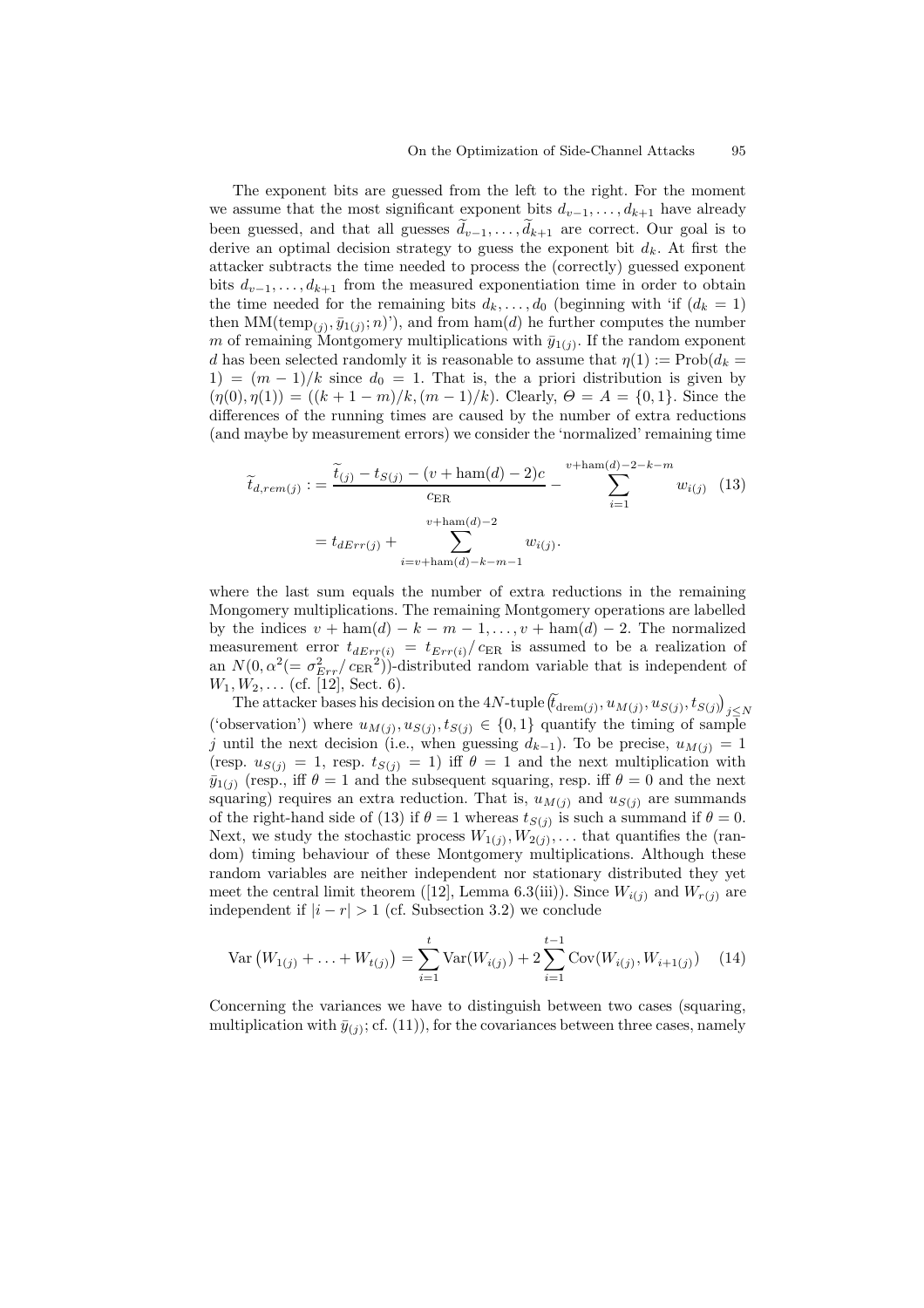that  $W_{i(j)}$  and  $W_{i+1(j)}$  correspond to two squarings (cov<sub>SS</sub>), resp. to a squaring followed by a multiplication with  $\bar{y}_{(j)}$  (cov<sub>SM(j)</sub>), resp. to a multiplication with  $\bar{y}_{(j)}$  followed by a squaring  $\langle \text{cov}_{\text{MS}(j)} \rangle$ . Exploiting (10) and (9) the random vector  $(W_{i(j)}, W_{i+1(j)})$  can be expressed as a function of the iid random variables  $S_{i-1(j)}, S_{i(j)}, S_{i+1(j)}$ . For instance,  $Cov_{MS}(W_iW_{i+1}) =$ 

$$
\int_{[0,1)^3} \left[ \mathbf{1}_{\{s_i < s_{i-1}\bar{y}_j/R\}} \cdot \mathbf{1}_{\{s_{i+1} < s_i^2 n/R\}}(s_{i-1}, s_i, s_{i+1}) ds_{i-1} ds_i ds_{i+1} - \frac{\bar{y}_{(j)}}{2R} \cdot \frac{n}{3R} \right]
$$
 (15)

Careful but elementary computations yield

$$
cov_{MS(j)} = 2p_j^3 p_* - p_j p_*, \quad cov_{SM(j)} = \frac{9}{5} p_j p_*^2 - p_j p_*
$$
\n
$$
cov_{SS} = \frac{27}{7} p_*^4 - p_*^2 \qquad \text{with } p_j := \frac{\bar{y}_{(j)}}{2R} \text{ and } p_* := \frac{n}{3R}.
$$
\n(16)

Since the random variables  $W_{1(j)}, W_{2(j)}, \ldots$  are not independent the distribution of  $W_{i+1(j)} + \cdots + W_{t(j)}$  depends on the preceding value  $w_{i(j)}$ . Theorem 2 considers this fact (cf. [12]). We first introduce some abbreviations.

**Notation.** 
$$
hn(0, j) := (k - 1)p_*(1 - p_*) + mp_j(1 - p_j) + 2(m - 1)\text{cov}_{\text{MS}(j)} + 2(m - 1)\text{cov}_{\text{SM}(j)} + 2(k - m - 1)\text{cov}_{\text{SS}} + 2\frac{k - m}{k - 1}\text{cov}_{\text{SM}(j)} + 2\frac{m - 1}{k - 1}\text{cov}_{\text{SS}} + \alpha^2,
$$
  
\n $hn(1, j) := (k - 1)p_*(1 - p_*) + (m - 1)p_j(1 - p_j) + 2(m - 2)\text{cov}_{\text{MS}(j)} + 2(m - 2)\text{cov}_{\text{MS}(j)} + 2(m - 2)\text{cov}_{\text{SM}(j)} + 2(k - m)\text{cov}_{\text{SS}} + 2\frac{k - m + 1}{k - 1}\text{cov}_{\text{SM}(j)} + 2\frac{m - 2}{k - 1}\text{cov}_{\text{SS}} + \alpha^2,$   
\n $ew(0, j | b) := (k - 1)p_* + mp_j + \frac{k - m}{k - 1}(p_{*S(b)} - p_*) + \frac{m - 2}{k - 1}(p_{jS(b)} - p_j),$   
\n $ew(1, j | b) := (k - 1)p_* + (m - 1)p_j + \frac{k - m + 1}{k - 1}(p_{*S(b)} - p_*) + \frac{m - 2}{k - 1}(p_{jS(b)} - p_j)$  with  
\n $p_{*S(1)} := \frac{27}{7}p_*^3$ ,  $p_{*S(0)} := \frac{p_* - p_* p_* s_{(1)}}{1 - p_*}$ ,  $p_j s_{(1)} := \frac{9}{5}p_* p_j$  and  $p_j s_{(0)} := \frac{p_j - p_* p_{jS(1)}}{1 - p_*}$ .

A false guess  $\tilde{d}_k \neq d_k$  implies wrong assumptions about the intermediate temp values for both hypotheses  $d_t = 0$  and  $d_t = 1$  for all the forthcoming decisions (when guessing  $d_t$  for  $t < k$ ). Consequently, these guesses cannot be reliable, and hence we use the loss function  $s(0, 1) = s(1, 0) = 1$ . (For this setting the expected loss  $R(\eta, \tau)$  equals the error probability Prob $(d_k \neq \tilde{d}_k)$ .) For a complete proof of Theorem 2 we refer the interested reader to [12], Theorem 6.5 (i).

**Theorem 2.** (Optimal decision strategy) Assume that the guesses  $\tilde{d}_{v-1}, \ldots, \tilde{d}_{k+1}$ are correct and that  $\text{ham}(d_k, \ldots, d_0) = m$ . Let

$$
\psi_{N,d} : (\mathbb{R} \times \{0,1\}^3)^N \to \mathbb{R}, \qquad \psi_{N,d}((\tilde{t}_{\text{drem}(1)}, u_{M(1)}, \dots, u_{S(N)}, t_{S(N)})) :=
$$
  

$$
-\frac{1}{2} \sum_{j=1}^N \left( \frac{(\tilde{t}_{\text{drem}(j)} - t_{S(j)} - ew(0, j \mid t_{S(j)}))^2}{hn(0, j)} - \frac{(\tilde{t}_{\text{drem}(j)} - u_{M(j)} - u_{S(j)} - ew(1, j \mid u_{S(j)}))^2}{hn(1, j)} \right).
$$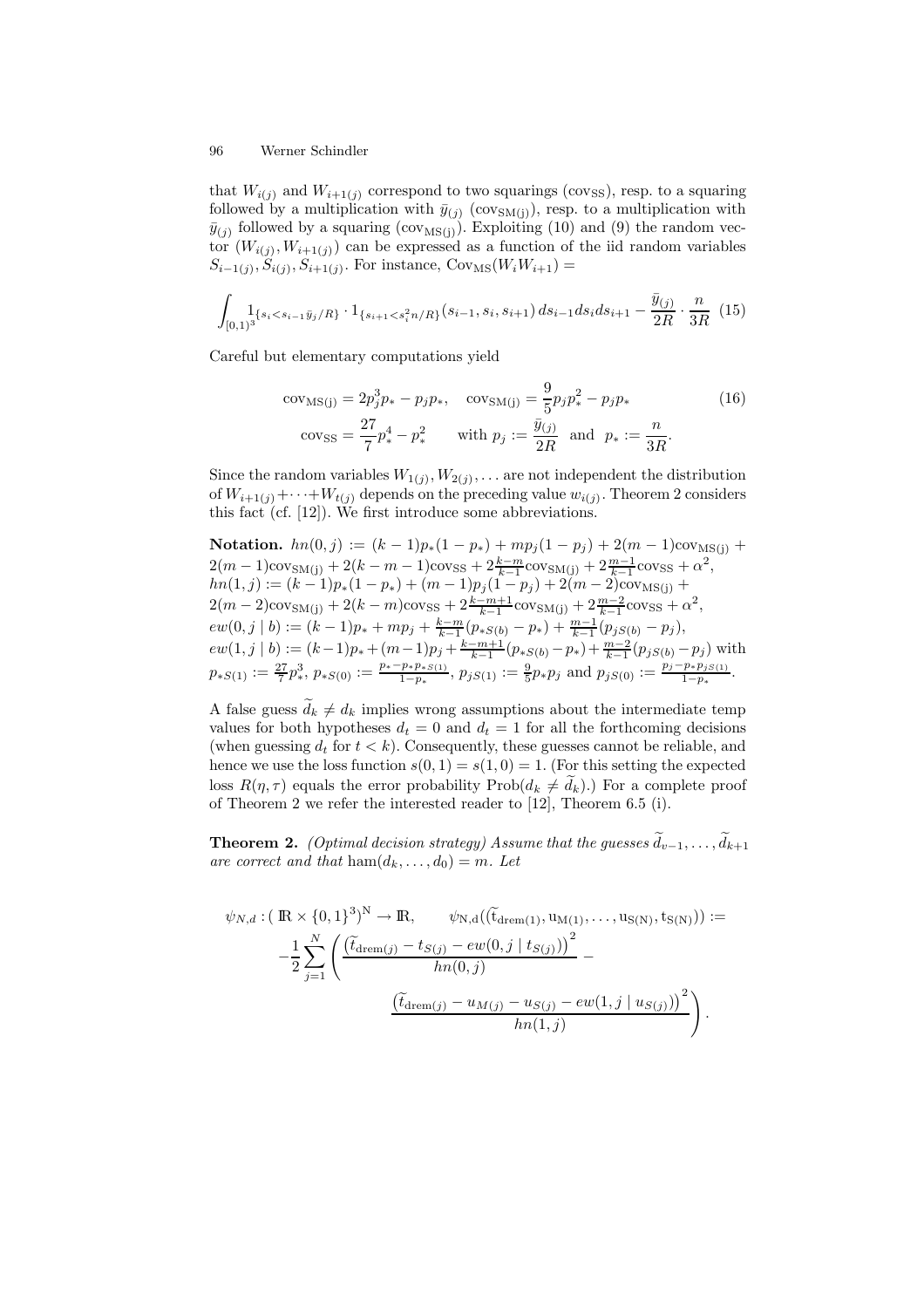Then the deterministic decision strategy  $\tau_d$ :  $(\mathbb{R} \times \{0,1\}^3)^N \to \{0,1\}$ , defined by

$$
\tau_d = 1_{\psi_{N,d} < \log\left(\frac{m-1}{k-m+1}\right) + \frac{1}{2} \sum_{j=1}^N \log\left(1 + c_j\right)} \quad \text{with } c_j := \frac{hn(0,j) - hn(1,j)}{hn(1,j)} \tag{17}
$$

is optimal (i.e., a Bayes strategy against the a priori distribution  $n$ ).

Sketch of the proof. To apply Theorem  $1(ii)$ , (iii) we first have to determine the conditional probability densities  $h_{\theta, *j|C_j}(\underline{t}_{\text{drem}(j)}, u_{M(j)}, u_{S(j)}, t_{S(j)})$  (normal distribution) of the random vectors  $\boldsymbol{X}_j := (\widetilde{T}_{\mathrm{drem}(j)}, U_{M(j)}, U_{S(j)}, T_{S(j)})$  for  $\theta =$ 0, 1 and  $j \leq N$  with  $C_j = (U_{M(j)} = u_{M(j)}, U_{S(j)} = u_{S(j)}, T_{S(j)} = t_{S(j)})$ . (We point out that the  $X_j$  are independent but not their components.) The products  $\prod_{j=1}^{N} h_{\theta, *j|C_j}(\cdot)$  are inserted in (4), and elementary computations complete the proof of Theorem 2.

The overall attack is successful iff all the guesses  $\tilde{d}_{v-1}, \ldots, \tilde{d}_0$  are correct. Theorem 6.5 (ii) in [12] quantifies the probability for individual wrong guesses. In particular, guessing errors will presumably only occur in the first phase of the attack since the variance of the sum  $W_{v+\text{ham}(d)-k-m-1(j)} + \ldots + W_{v+\text{ham}(d)-2(j)}$ decreases as  $k$  tends to 0. Due to the lack of space we skip this aspect but give a numerical example.

Example 3. Assume that the guesses  $d_{v-1}, \ldots, d_{k+1}$  have been correct. For randomly chosen bases  $y_{(1)},..., y_{(N)}$ , for  $n/R = 0.7$ ,  $\alpha^2 = 0$ ,  $N \ge 5000$ , and ...

(a) ...  $(k, m) = (510, 255)$  we have Prob $(\tilde{d}_k \neq d_k) \leq 0.014$ . (b) ...  $(k, m) = (440, 234)$  we have  $Prob(d_k \neq d_k) \leq 0.010$ .

(c) ...  $(k, m) = (256, 127)$  we have Prob $(d_k \neq d_k) \leq 0.001$ .

## 4.2 Error Detection, Error Location and Error Correction

In order to guess the secret exponent d the attacker considers a sequence of statistical decision problems (one for each exponent bit). The  $\psi_{N,d}$ -values themselves can be interpreted as realizations of random variables  $Z_{v-1}, Z_{v-2}, \ldots$  with the pleasant property that their distributions change noticeably after the first wrong guess. For instance, the decision strategy from Theorem 2 then yields the guess 1 only with a probability of about 0.20 (The exact probability depends on the concrete parameters; cf.  $[12]$ , Theorem 6.5(iii)). The interested reader is referred to Section 3 of [15] where a new stochastic strategy was introduced to detect, locate and correct guessing errors, which additionally reduces the sample size by about 40%.

#### 4.3 Practical Experiments / Efficiency of the Optimized Attack

Reference [15] distinguishes two cases. In the ideal case it is assumed that the time measurements are exact, that the attacker knows the constants and parameters c,  $c_{\text{ER}}$ , v and ham(d) and that he is able to determine the setup time  $t_{(S)}$ exactly. For the 'real-life' case the timing measurements were performed using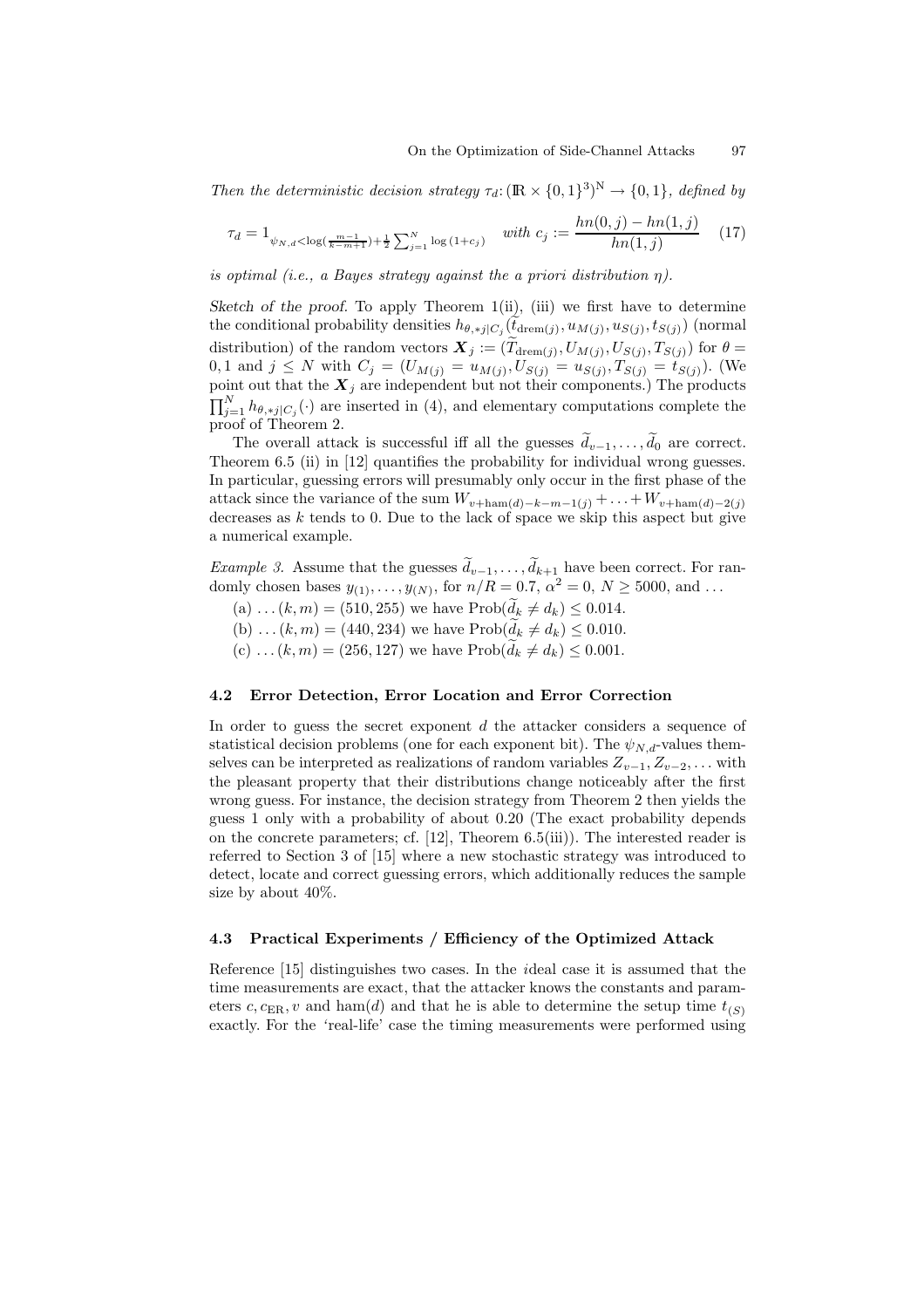an emulator which predicts the running time of a program in clock cycles. The code we used was the ready-for-transfer version of the Cascade library, i.e. with critical routines directly written in the card's native assemble language. Since the emulator is designed to allow implementors to optimize their code before 'burning' the actual smart cards, its predictions should match almost perfectly. In the 'real-life' case the attacker did not know  $c, c_{\text{ER}}, v, \text{ham}(d)$ , and  $t_{(S)}$ . Instead, these values were guessed in a pre-step ([14], Sect. 6).

Applying the optimized decision strategy and the error detection strategy mentioned in the previous subsection we obtained for sample size  $N = 5000$ success rates of 85% (ideal case) and 74% ('real-life' case). For  $N = 6000$  we obtained success rates of 95% and 85%, respectively. The original attack ([4]) yet required 200.000 − 300.000 measurements. In other words: The optimized decision strategy from Theorem 2, combined with an efficient new error detection strategy, improved the efficiency of the original attack by factor 50. Moreover, the success rates for the ideal and the 'real-life' case are of the same size, which additionally underlines that our stochastic model is very appropriate.

Remark 4. (Countermeasures) The attacker exploits that the secret exponent d is the same for each exponentiation and that he knows both the bases and the modulus. In fact, this type of timing attack can be prevented with exponent blinding or base blinding techniques ([5]; Sect. 10). The latter is yet not sufficient to prevent combined timing and power attacks (cf. Sect. 6). Constant processing times for all Montgomery operations clearly is an alternative countermeasure. This goal can be reached by omitting all extra reductions within the exponentiation phase at cost of a larger modulus  $R > 4M$  ([18]). Alternatively, an integer subtraction may be carried out in each Montgomery operation. (The dummy subtractions should be implemented carefully since otherwise the compiler might ignore them.)

# 5 A Timing Attack on RSA with CRT

In the previous section we considered a timing attack on RSA implementations that do not use the CRT. It was essential that the attacker knew the base  $y$ , the modulus  $n$  and the intermediate results of the computation. These requirements are obviously not fulfilled if the CRT is used. Consequently, it had been assumed for some years that CRT implemenations were not vulnerable to timing attacks. In [13] a new type of timing attack against RSA with CRT and Montgomery's multiplication algorithm was introduced (adaptive chosen-input attack). Unlike the attack from the previous section it does not guess the secret exponent d bit by bit but factorizes the modulus  $n = p_1p_2$ . The attack would not have been detected without the understanding of the stochastic behaviour of Montgomery's multiplication algorithm. We point out that also this timing attack can be prevented with the countermeasures mentioned in Remark 4.

If the CRT is applied  $x_i := (y(\text{mod } p_i))^{d_i} \equiv y^d(\text{mod } p_i)$  is computed for  $i = 1, 2$  with  $d_i = d \pmod{p_i - 1}$ . Finally,  $y^d \pmod{n}$  is computed from these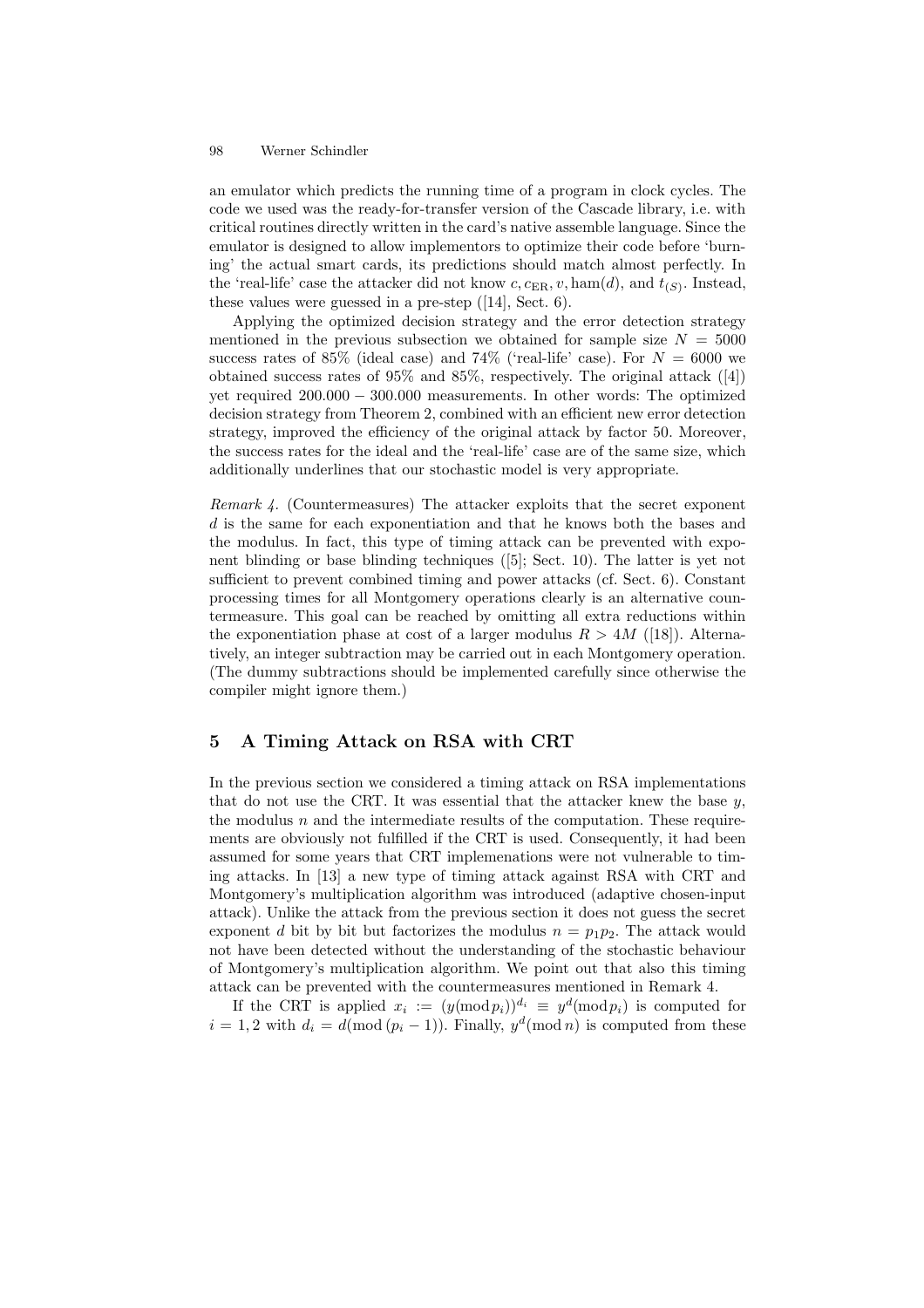intermediate results. We assume that the square & multiply exponentiation algorithm and Montgomery's algorithm are used to calculate  $x_1$  and  $x_2$ . As in the previous section  $R > p_i$  denotes the Montgomery constant (which is assumed to be the same for  $p_1$  and  $p_2$ ), while  $R^{-1}$  stands for the multiplicative inverse of R in  $Z_n$ . For input  $y := uR^{-1}(\text{mod } n)$  the constant factor in the computation of  $x_i$  equals  $\bar{y}_{i:1} = yR \equiv u \pmod{p_i}$  (cf. Step 1 of Pseudoalgorithm 2).

Let  $0 < u_1 < u_2 < n$  with  $u_2 - u_1 \ll p_1, p_2$ . Three cases are possible: The 'interval set'  $\{u_1 + 1, \ldots, u_2\}$  contains no multiple of  $p_1$  and  $p_2$  (Case A), resp. contains a multiple of  $p_1$  or  $p_2$  but not of both (Case B), resp. contains multiples of both  $p_1$  and  $p_2$  (Case C). The computation of  $x_i$  requires about  $\log_2(n)/2$  squarings and  $\log_2(n)/4$  multiplications with  $\bar{y}_{i,1}$ . The running time for input  $y := uR^{-1} \pmod{n}$ , denoted with  $T(u)$ , is interpreted as a realization of a normally distributed random variable  $X_u$  (cf. [13]), and from (11) we obtain

$$
E(X_{u_2} - X_{u_1}) \approx \begin{cases} 0 & \text{for Case A} \\ -\frac{c_{\text{ER}}}{8} \frac{\sqrt{n}}{R} & \text{for Case B} \\ -\frac{c_{\text{ER}}}{4} \frac{\sqrt{n}}{R} & \text{for Case C.} \end{cases}
$$
(18)

where  $E(\cdot)$  denotes the expectation of a random variable. This observation can be used for a timing attack that factorizes the modulus  $n$ . In Phase 1 the attacker determines an 'interval set'  $\{u_1 + 1, \ldots, u_2\}$  with  $u_2 - u_1 \approx 2^{-6}p_1, 2^{-6}p_2$  that contains a multiple of  $p_1$  or  $p_2$ . The attacker is convinced that this is the case iff  $T(u_2) - T(u_1) > -c_{\text{ER}} \sqrt{n/16R}$ . (There is no need to distinguish between Case B and Case C.) Starting with this interval  $\{u_1+1,\ldots,u_2\}$  in Phase 2 he applies the same decision rule to decide whether its upper halve contains a multiple of  $p_1$ or  $p_2$ , and he replaces current interval by that halve (upper halve or lower halve) that contains a multiple of  $p_1$  or  $p_2$ . In the elementary form of the attack this process is continued until the actual subset  $\{u_1 + 1, \ldots, u_2\}$  is sufficiently small so that it is feasible to calculate  $gcd(u, n)$  for all u within this subset (Phase 3). If all decisions within Phase 1 and Phase 2 have been correct the final subset indeed contains a multiple of  $p_1$  or  $p_2$ , and Phase 3 yields the factorization of n.

At any instant within Phase 2 the attacker can verify with high probability whether his decisions have been correct so far, i.e. whether a given interval  $\{u_1+1,\ldots,u_2\}$  really contains a multiple of  $p_1$  or  $p_2$ . He just applies the decision rule to the time difference required for neighboured values of  $u_1$  and  $u_2$ , for instance to  $T(u_2 - 1) - T(u_1 + 1)$ . If this confirms the preceding decisions it is verified with overwhelming probability that the interval  $\{u_1 + 1, \ldots, u_2\}$  truly contains a multiple of  $p_1$  or  $p_2$ . Consequently, we then call  $\{u_1 + 1, \ldots, u_2\}$  a confirmed interval. Otherwise, the attacker evaluates a further time difference (e.g.  $T(u_2-2)-T(u_1+2)$ ). Depending on this difference he either finally confirms the interval  $\{u_1 + 1, \ldots, u_2\}$  or restarts the attack at the preceding confirmed interval, denoted with  $\{u_{1,c}+1,\ldots,u_{2,c}\}$ , using values  $u'_1$  and  $u'_2$  that are close to  $u_{1,c}$  and  $u_{2,c}$ , respectively.

Under ideal conditions (no measurement errors) this attack required 570 time measurements to factorize 1024 bit moduli  $n \approx 0.7 \cdot 2^{1024}$ . Confirmed intervals were tried to establish after each 42 steps ([13]). When attacking a prime  $p_i$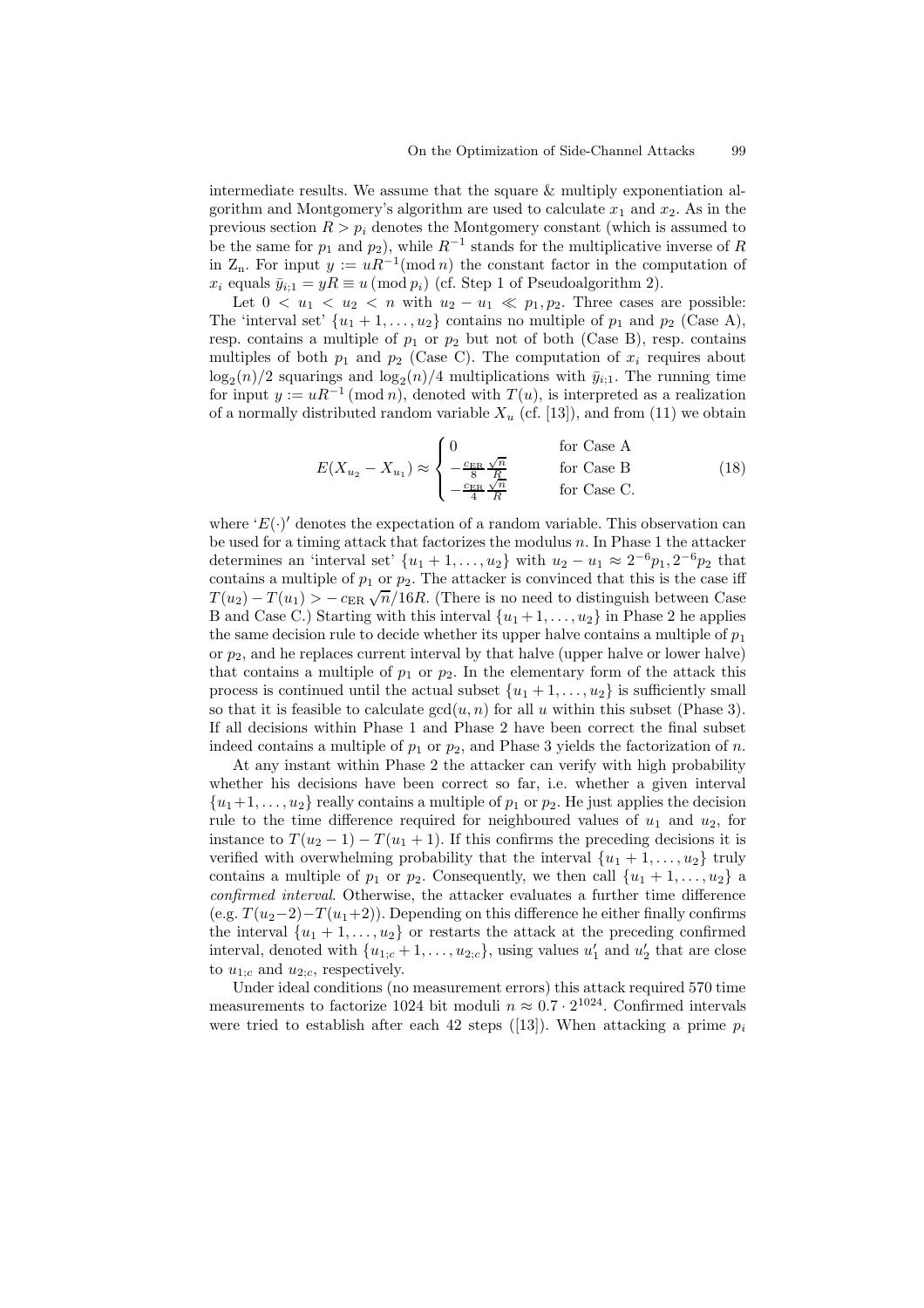directly (instead of any multiple) it suffices to reconstruct the upper half of the bit representation of  $p_1$  or  $p_2$  ([3]). For the parameters from above this reduces the number of time measurements from 570 to 300.

Also this attack may be interpreted as a sequence of decision problems with  $|\Theta| = 2$ ,  $s(1,0) = s(0,1) = 1$  and  $\eta(0) = \eta(1) = 0.5$ . However, the loss function and the a priori distribution do not yield any additional information in this case. We point out that this attack can be generalized to table methods ([13]) although its efficiency decreases due to a lower signal-to-noise ratio. In [1] this attack was modified to attack OpenSSL implementations over local networks.

# 6 A Combined Timing and Power Attack

In this section we assume that the attacked device computes modular exponentiations  $y \mapsto y^d \pmod{n}$  with a modular exponentiation algorithm that uses a b-bit-table ([9], Alg. 14.82) and Montgomery's multiplication algorithm (cf. Pseudoalgorithm 2). The b-bit table stores the values  $\bar{y}_1, \ldots, \bar{y}_{2^b-1}$  with  $\bar{y}_{j+1} =$  $MM(\bar{y}_i, \bar{y}_1; M)$  (cf. Sect. 3). We assume that the attacked device is resistant against pure power attacks but that the power measurements (SPA; cf. [16], Remark 3) enable the attacker to identify the beginning and the end of the particular Montgomery multiplications, i.e., whether an extra reduction is carried out. Due to base blinding (which prevents pure timing attacks) the attacker does not any of the table values, that is, the operands of the Montgomery multiplications. (If the attacker knew the table entries the attack was indeed elementary ([19], Subsect. 3.3).) In [19] only the special case  $b = 2$  was considered. In [16] this attack was optimized and generalized to arbitrary b. Reference [17] treats the sliding windows exponentiation algorithm ([9], Alg. 14.85) with a modified variant of Montgomery's exponentiation algorithm where an extra reduction is carried out iff  $s \geq R$  (cf. Sect. 3, Alg. 1). Although the general approach remains the same this increases the mathematical difficulties considerably.

The attack falls into four phases. At first the attacker measures the power consumption for a sample  $y_1, \ldots, y_N$ , and therefrom he determines those Montgomery operations that require extra reductions. On basis of this information he guesses the types  $({}^{\prime}S', {}^{\prime}M'_{1}, \ldots, {}^{\prime}M'_{2^b-1})$  of all Montgomery operations within the exponentiation phase. The attacker guesses blocks of  $f \geq 1$  consecutive Montgomery operations independently. (The attack becomes more efficient for  $f > 1$ since the extra reductions of consecutive Montgomery multiplications are not independent. At the same time the computations become more complex.) Finally, the attacker tries to correct possible guessing errors and checks the resulting guess  $\tilde{d}$  for the secret exponent  $d$  (e.g. by a known digital signature).

Theorem 3 specifies the optimal decision strategy. The {0, 1}-valued random variables  $W_{1(k)}, W_{2(k)}, \ldots$  describe the random timing behaviour of the Montgomery multiplications in the exponentiation phase (see Sect. 3) where  $(k)$ indicates sample  $k$ . Equation (11) quantifies the probabilities for extra reductions which yet depend on the unknown table values. The 'source' of the attack is the initialization phase where the table values  $\bar{y}_{1(k)}, \ldots, \bar{y}_{2^b-1(k)}$  computed.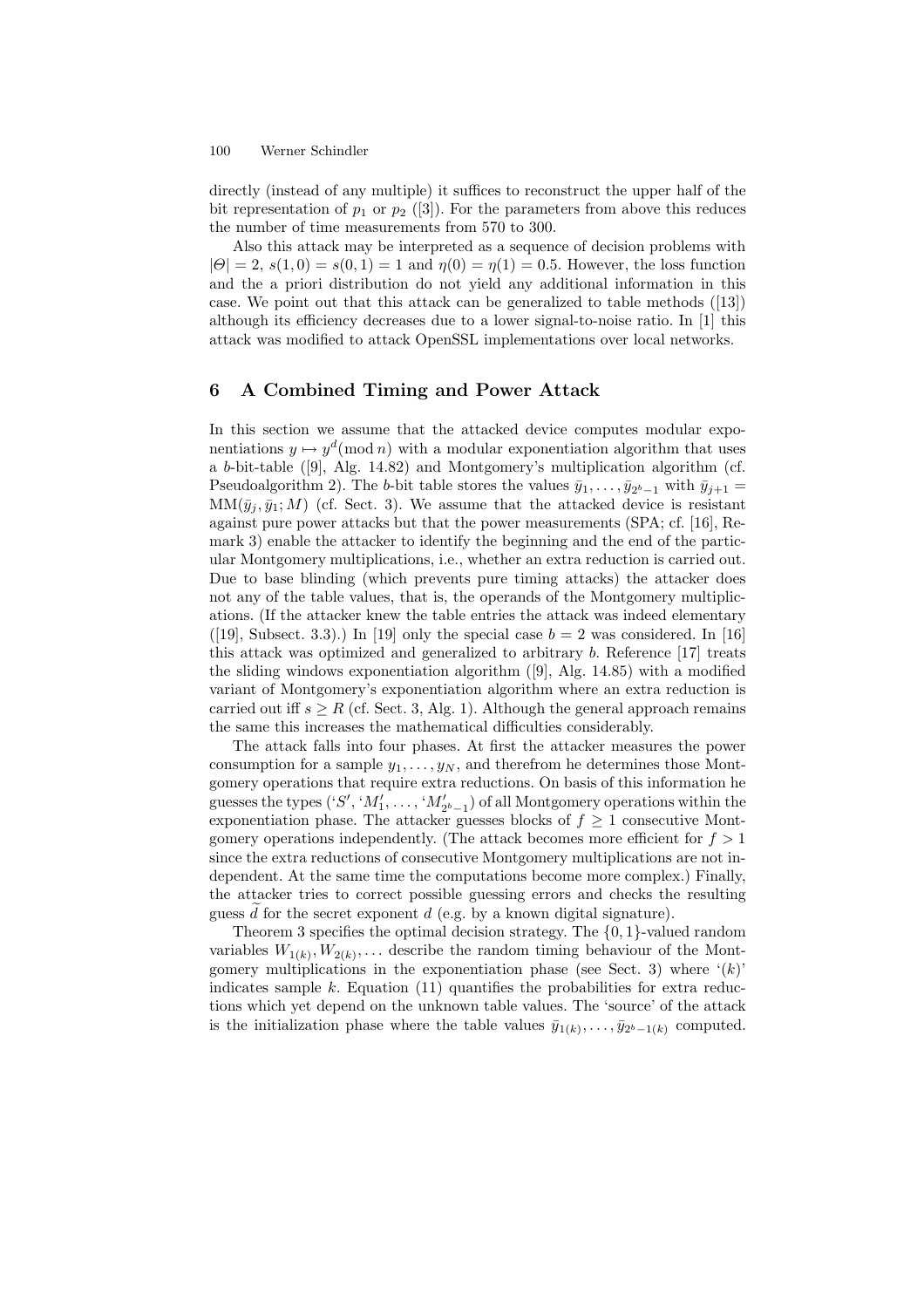Although the attacker does not know the particular operands he at least knows the type of these operation  $(\bar{y}_{j+1(k)} = MM(\bar{y}_{j(k)}, \bar{y}_{1(k)}; M))$ . The random timing behaviour in the initialization phase is quantified by another stochastic process  $W'_{1(k)},\ldots,W'_{2^b-1(k)}$  (cf. [16], Equation (3)). Theorem 3 uses Theorem 1(iii). For its proof we refer the interested reader to [16].

Theorem 3. Let  $\tau_{\text opt}\Big((w_{i(k)},\ldots,w_{i+f-1(k)},w'_{1(k)},\ldots,w'_{2^b-1(k)})_{1\leq k\leq N}\Big):=\theta^*\ ij$  $\sqrt{}$ θ∈Θ  $s(\theta, \theta')\eta(\theta)\prod^N$  $k=1$  $\text{Prob}_{\theta}(W_{i(k)} = w_{i(k)}, \ldots, W_{i+f-1(k)} = w_{i+f-1(k)} |$  $W'_{r(k)} = w'_{r(k)}, r = 1, \ldots, 2^b - 1)$ 

is minimal for  $\theta' = \theta^*$ . The decision strategy  $\tau_{\text{opt}}$  is optimal among all the decision strategies that guess the types  $T(i), \ldots, T(i + f - 1)$  simultaneously.

Apart from additional technical difficulties the conditional probabilities  $\text{Prob}_{\theta}(\cdot |$ ·) are computed in a similar manner as in (15). We refer the interested reader to Section 4 of [16]. Due to the lack of space we restrict our attention to the a priori distribution and the loss function where we exclusively consider the case  $f = 1$ . (The general case  $f \ge 1$  is treated in [16], Sect. 5.) In particular,  $\Theta = \{S', M'_1, \ldots, M'_{2^b-1}\}.$  In the exponentiation phase  $\approx \log_2(d)$  squarings and  $\approx \log_2(d)/(b2^b)$  multiplications with any particular table entry  $\bar{y}_j$  are carried out. This yields the a priori distribution

$$
\eta('M_1') = \dots = \eta('M_{2^b-1}') = \frac{\frac{1}{b2^b}}{\frac{2^b-1}{b2^b}+1} = \frac{1}{b2^b(2^b-1)}, \ \eta('S') = \frac{b2^b}{b2^b(2^b-1)}.\ (19)
$$

The following example underlines that unlike in Sects. 4 and 5 it is reasonable to distinguish between different types of guessing errors.

*Example 4.* Let  $b = 4$  and let the correct type sequence be given by  $\ldots$ , 'S', ' $M_3$ ', 'S', 'S', 'S', 'S', ' $\ldots$ ' $M_{12}$ ', 'S', 'S', 'S', 'S', ' $M_1'$ ', 'S', ... whereas a), b) and c) are possible guesses. a)  $\dots, S^i, M_3^i, S^i, S^i, S^i, M_{11}^i, M_{12}^i, S^i, S^i, S^i, S^i, M_1^i, S^i, \dots$ b)  $\dots, S^{\iota}, M_3^{\iota}, S^{\iota}, S^{\iota}, S^{\iota}, S^{\iota}, S^{\iota}, S^{\iota}, S^{\iota}, S^{\iota}, S^{\iota}, S^{\iota}, S^{\iota}, S^{\iota}, M_1^{\iota}, S^{\iota}, \dots$  $c) \ldots, S^{\iota}, M_3^{\iota}, S^{\iota}, S^{\iota}, S^{\iota}, S^{\iota}, S^{\iota}, M_14^{\iota}, S^{\iota}, S^{\iota}, S^{\iota}, S^{\iota}, M_1, S^{\iota}, \ldots$ 

Each of the subsequences a), b), and c) contains exactly one wrong guess. The error in Sequence a)  $(M_{11})$  is obvious as the number of squarings between two multiplications with table entries must be a multiple of  $b = 4$ . Type-a errors  $(M_i)$  instead of 'S') are easy to detect and to correct if they occur isolated, i.e. if there are no further type-a or type-b errors ('S' instead of ' $M_i$ '; cf. Sequence b)) in their neighbourhood. The correction of type-b-errors is not as obvious as that of type-a errors. (Reasonably, the attacker tries that alternative  $a \in \Theta \setminus \{^sS'\}$ that yields the second lowest expected loss.) The detection and location of type-a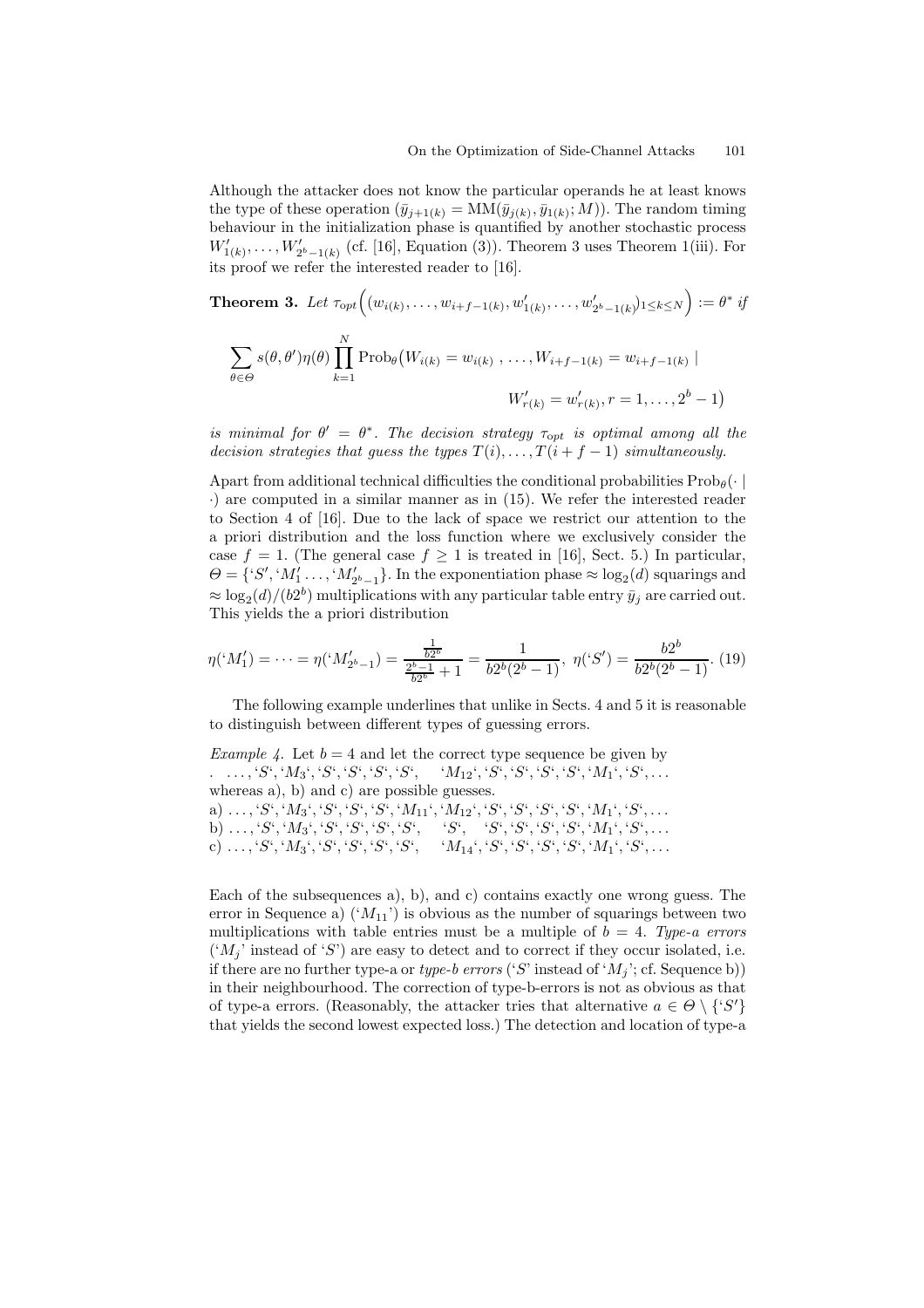errors and type-b errors can be interpreted as a decoding problem. (Therefore, 'S' is replaced by 0 and ' $M'_j$  by 1. Valid code words consist of isolated 1s and subsequences of 0s with lengths that are multiples of  $b$ .) Most cumbersome are the *type-c errors*  $(M_j)$  instead of  $(M_t)$  as not even their detection is obvious. Clearly, the attacker wants to avoid false guesses. However, the optimal decision strategy need not minimize the total number of errors (which was achieved by defining  $s(\theta_i, \theta_j) := 1$  for all  $\theta_i \neq \theta_j \in \Theta$ ) but should 'favour' type-a and type-b errors in comparison with type-c errors. Consequently, it is reasonable to choose a loss function that punishes type-c errors more than type-a and type-b errors, In our practical experiments we used for  $b = 4$ , for instance, the values  $s('S', `M'_j) = 1, s('M'_j, `S') = 1.5, s('M'_t, `M'_j) = 8$  (cf. [16]). We point out that the attack can be prevented with suitable exponent blinding or constant processing times for all Montgomery operations in the exponentiation phase (cf. Remark 4 and [16], Sect. 11) but not with base blinding.

Recall that whether a Montgomery operation requires an extra reduction neither depends on the concrete hardware platform nor on the used multiprecision variant of Montgomery's multiplication algorithm but only on  $d, n, R$  and the base  $y_{(k)}$  (cf. Subsect. 3.1). Hence we emulated the modular exponentiations on a computer, outputting which Montgomery operations required extra reductions. This clearly corresponds with an attack under ideal conditions (also considered in [19] and [16]) where the attacker knows definitely whether a particular Montgomery operation needs an extra reduction. We point out that the attack, though less efficient, will also work under less favourable conditions. An attack was counted as successful iff the closest code word yielded the location of all type-a and type-b errors, and if there was at most one type-c error. For RSA without CRT,  $b = 2$ ,  $n/R \approx 0.99$ ,  $\log_2(d) \approx 384$  and  $(f = 3, N = 200)$  we obtained a success rate of about 90% whereas the attack in [19] required  $N = 1000$ samples. (The efficiency of the attack increases as the ratio  $n/R$  increases.) For  $b = 4$ ,  $n/R \approx 0.70$  (average case),  $\log_2(d) \approx 512$  and  $(f = 1, N = 550)$  about of 94% of the attacks were successful. We point out that also CRT implementations are vulnerable to this attack (cf. [16], Sect. 10).

For  $b = 4$ ,  $n/R \approx 0.70$ ,  $\log_2(d) \approx 512$  and  $(f = 1, N = 550)$ , resp.  $(f =$  $1, N = 450$ ) the optimal decision strategy was successful in about 94\%, resp. 67% of the trials. Neglecting the a priori distribution and the different classes of errors, i.e. when using the maximum-likelihood estimator, the success rates decreased to 74% and 12%, resp., for these two parameter sets. For the optimal decision strategy the average numbers of type-c errors per trial were about 0.3 and 0.8, respectively. When using the maximum-likelihood estimator about 0.8, resp. 2.4, type-c errors occurred per trial in average.

These results underline that the probabilities  $p_{\theta}$  have the most significant impact on the efficiency of the decision rule. Depending on the concrete situation, however, also the a priori distribution and the definition of an appropriate loss function may have non-negligible impact on the efficiency of the decision statrategy, especially for small sample sizes.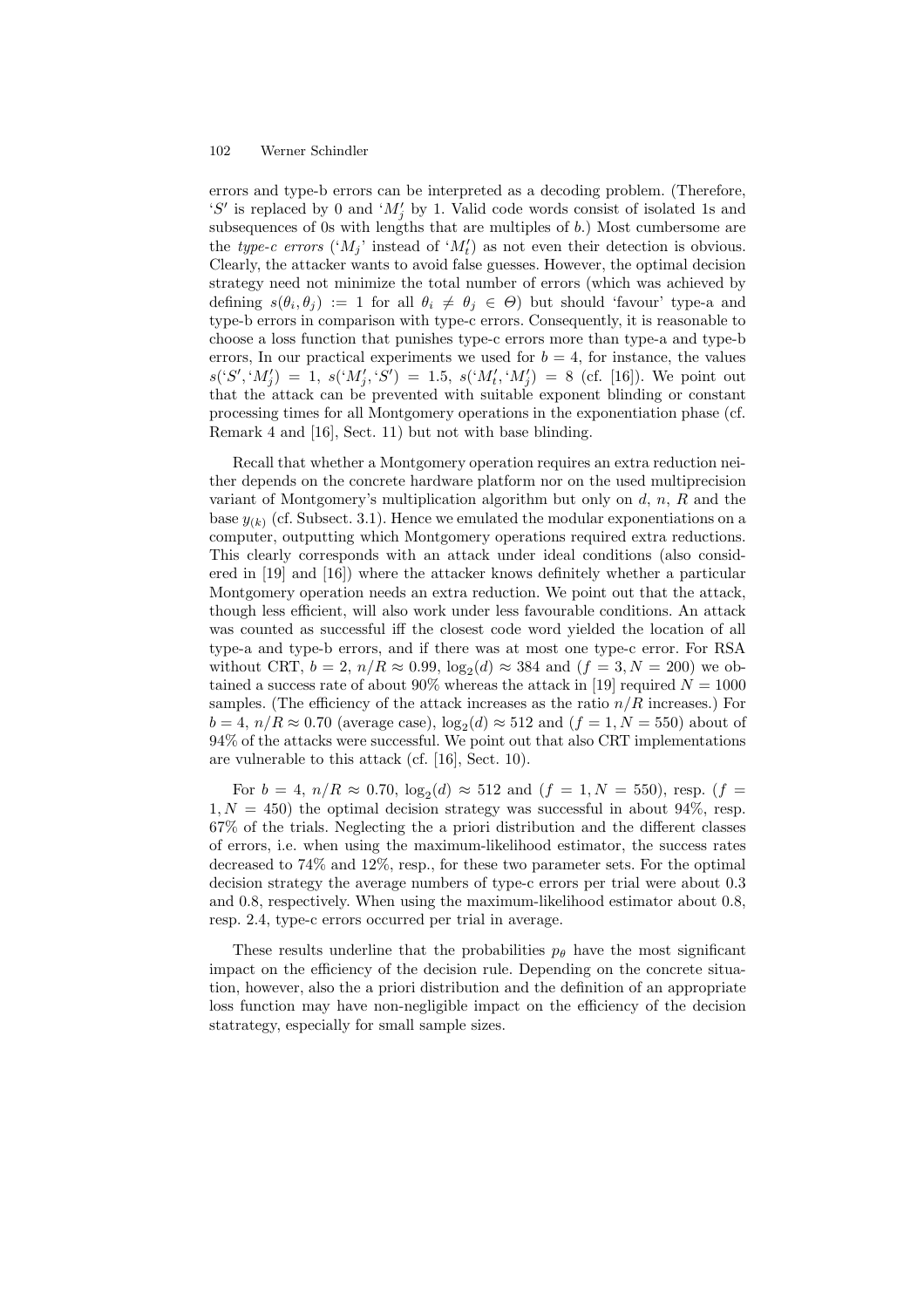## 7 A Timing Attack on a Weak AES Implementation

Reference [7] considers a timing attack on a careless AES implementation. In the MixColumn transformation multiplications over  $GF(2^8)$  by '02' and '03' =  $(01' + 02')$  are carried out. Essentially, only the multiplications by  $(02')$  need to be calculated, and this is done by shifting the respective state byte by one position to the left. If a carry occurs the hexadecimal constant  $1B'$  is XORed to the shifted value. In the attacked implementation these conditional operations caused differences in the encryption times since the other AES transformations required identical time for all input values. In [7] the key bytes  $k_1, k_2, \ldots, k_{16}$ were treated independently, and all combinations of key byte candidates were checked by a known plaintext/ciphertext pair.

Clearly, the larger the candidate sets the more time-consuming is the checking phase. On the other hand, if a correct key byte is rejected the attack must fail. In [15] the efficiency of this attack was increased noticeably by interpreting the encryption times as realizations of random variables and by applying statistical decision theory. The candidate sets for the particular key bytes were reduced in two steps, considering one further key byte in each step. Each reduction step itself consists of many decisions, tolerating errors in some of these individual decision problems. Due to the lack of space we omit details and refer the interested reader to [15]. We merely point out that the sample size was reduced from 48000 to 4000 with a success rate of more than 90%. Moreover, this two-step sieving process can be adjusted to other side-channel attacks (e.g., to power attacks) where different parts of the key influence the measurements simultaneously.

## 8 Final Remarks

This paper proposes a general method to optimize the efficiency of side-channel attacks by advanced stochastic methods, especially by applying the calculus of stochastic processes and statistical decision theory. The proposed method is not a 'ready-to-use' tool for any application but requires some work to apply it to specific problems. We yet believe that the above examples have illustrated the central principles. We emphasize that a good understanding of the potential power of an attack is necessary to be able to rate its true risk potential and to design adequate and reliable countermeasures.

## References

- 1. D. Brumley, D. Boneh: Remote Timing Attacks are Practical. In: Proceedings of the 12th Usenix Security Symposium, 2003.
- 2. B. Canvel, A. Hiltgen, S. Vaudenay, M. Vuagnoux: Password Interception in a SSL/TSL Channel. In: D. Boneh (ed.): Crypto 2003, Lecture Notes in Computer Science 2729, Springer, Heidelberg (2003), 583–599.
- 3. D. Coppersmith: Small Solutions to Polynomial Equations, and Low Exponent RSA Vulnerabilities. J. Cryptology 10 (no. 4) (1997) 233–260.